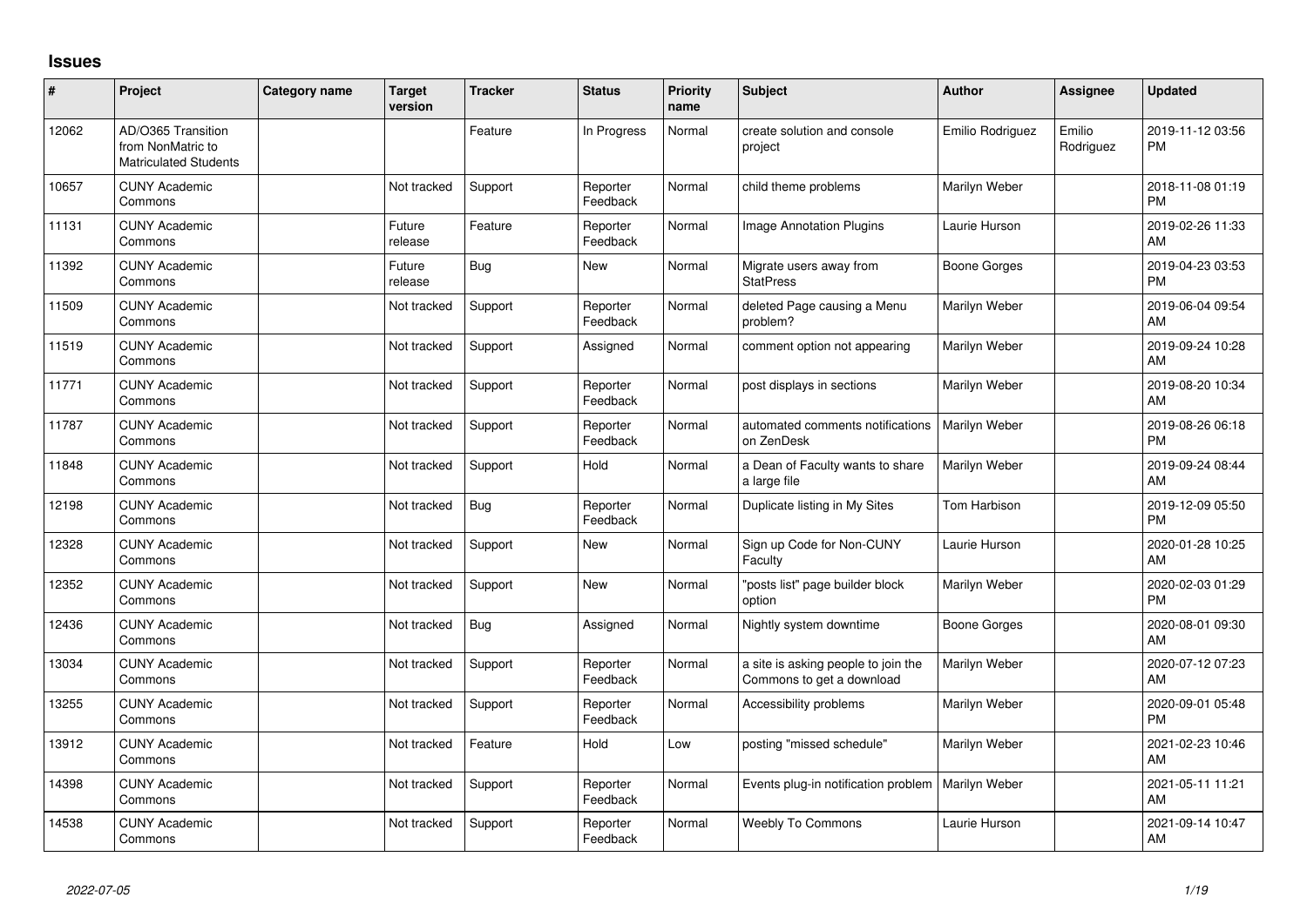| #     | Project                         | <b>Category name</b> | <b>Target</b><br>version | <b>Tracker</b> | <b>Status</b>        | <b>Priority</b><br>name | <b>Subject</b>                                                       | <b>Author</b>           | Assignee | <b>Updated</b>                |
|-------|---------------------------------|----------------------|--------------------------|----------------|----------------------|-------------------------|----------------------------------------------------------------------|-------------------------|----------|-------------------------------|
| 14629 | <b>CUNY Academic</b><br>Commons |                      | Not tracked              | Bug            | Reporter<br>Feedback | Normal                  | Possible Post Order Bug?                                             | <b>Syelle Graves</b>    |          | 2021-09-14 10:47<br>AM        |
| 14784 | <b>CUNY Academic</b><br>Commons |                      |                          | Support        | Reporter<br>Feedback | Normal                  | User report of logo problem when<br>using Customizer theme           | Marilyn Weber           |          | 2021-09-17 10:25<br>AM        |
| 14792 | <b>CUNY Academic</b><br>Commons |                      |                          | <b>Bug</b>     | <b>New</b>           | Normal                  | Inconsistent email notifications<br>from gravity forms               | Raffi<br>Khatchadourian |          | 2021-10-04 01:50<br><b>PM</b> |
| 14842 | <b>CUNY Academic</b><br>Commons |                      | Not tracked              | Support        | Reporter<br>Feedback | Normal                  | Question about widgets and block<br>editor                           | Gina Cherry             |          | 2021-10-06 03:01<br><b>PM</b> |
| 14900 | <b>CUNY Academic</b><br>Commons |                      | Not tracked              | Support        | Reporter<br>Feedback | Normal                  | previous theme?                                                      | Marilyn Weber           |          | 2021-10-25 10:31<br>AM        |
| 14936 | <b>CUNY Academic</b><br>Commons |                      |                          | <b>Bug</b>     | <b>New</b>           | Normal                  | Commons websites blocked by<br>SPS campus network                    | Laurie Hurson           |          | 2021-11-03 03:57<br><b>PM</b> |
| 14940 | <b>CUNY Academic</b><br>Commons |                      |                          | Bug            | <b>New</b>           | Normal                  | Discrepancy between Commons<br>profile "sites" and actual # of sites | Laurie Hurson           |          | 2021-11-08 11:09<br>AM        |
| 15045 | <b>CUNY Academic</b><br>Commons |                      |                          | Support        | <b>New</b>           | Normal                  | no result for KCeL in the search<br>box on the commons               | Marilyn Weber           |          | 2021-12-10 11:29<br>AM        |
| 15169 | <b>CUNY Academic</b><br>Commons |                      | 2.0.3                    | Support        | Reporter<br>Feedback | Normal                  | new Prelude website zipfiles for<br>custom theme and other files.    | Marilyn Weber           |          | 2022-06-29 11:32<br>AM        |
| 15176 | <b>CUNY Academic</b><br>Commons |                      | Not tracked              | Support        | Reporter<br>Feedback | Normal                  | Archiving Q Writing & Old<br>Wordpress Sites on the Commons          | Laurie Hurson           |          | 2022-02-08 10:28<br>AM        |
| 15260 | <b>CUNY Academic</b><br>Commons |                      |                          | Support        | Reporter<br>Feedback | Normal                  | Diacritical markings   European<br><b>Stages</b>                     | Marilyn Weber           |          | 2022-02-04 08:16<br>AM        |
| 15370 | <b>CUNY Academic</b><br>Commons |                      |                          | Support        | Reporter<br>Feedback | Normal                  | All-in-One Event Calendar?                                           | Marilyn Weber           |          | 2022-02-17 11:03<br>AM        |
| 15565 | <b>CUNY Academic</b><br>Commons |                      |                          | Support        | <b>New</b>           | Normal                  | Events - send updates to an email<br>listserv                        | Marilyn Weber           |          | 2022-03-10 01:06<br><b>PM</b> |
| 15613 | <b>CUNY Academic</b><br>Commons |                      | 2.0.3                    | Feature        | Reporter<br>Feedback | Normal                  | Adding "Passster" plugin                                             | Laurie Hurson           |          | 2022-06-29 11:32<br>AM        |
| 15655 | <b>CUNY Academic</b><br>Commons |                      | 2.0.3                    | Support        | Reporter<br>Feedback | Normal                  | Event Aggregator plugin?                                             | Marilyn Weber           |          | 2022-06-29 11:32<br>AM        |
| 15685 | <b>CUNY Academic</b><br>Commons |                      |                          | Support        | <b>New</b>           | High                    | problem with chrome?                                                 | Marilyn Weber           |          | 2022-04-25 03:40<br><b>PM</b> |
| 15757 | <b>CUNY Academic</b><br>Commons |                      |                          | Bug            | <b>New</b>           | Normal                  | Members # do not match                                               | Laurie Hurson           |          | 2022-03-30 04:52<br><b>PM</b> |
| 15816 | <b>CUNY Academic</b><br>Commons |                      | Not tracked              | Support        | <b>New</b>           | Normal                  | slow loading at SPS                                                  | Marilyn Weber           |          | 2022-04-05 01:26<br><b>PM</b> |
| 15923 | <b>CUNY Academic</b><br>Commons |                      | Not tracked              | Feature        | Reporter<br>Feedback | Normal                  | <b>Bellows Plugin Adjustments</b>                                    | Laurie Hurson           |          | 2022-04-20 10:10<br>AM        |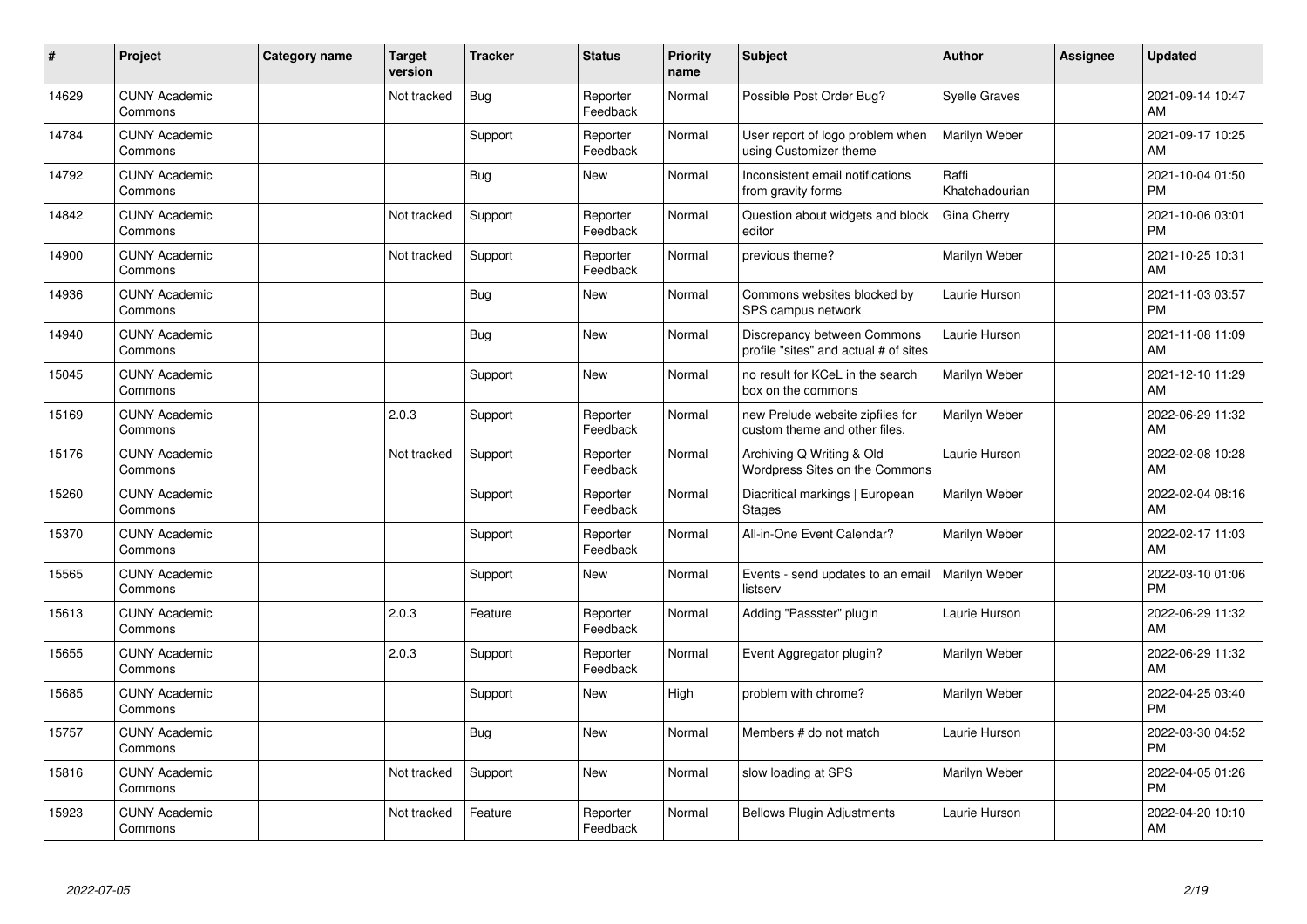| #     | Project                         | Category name | <b>Target</b><br>version | <b>Tracker</b> | <b>Status</b>        | Priority<br>name | <b>Subject</b>                                                                             | <b>Author</b>           | <b>Assignee</b>    | <b>Updated</b>                         |
|-------|---------------------------------|---------------|--------------------------|----------------|----------------------|------------------|--------------------------------------------------------------------------------------------|-------------------------|--------------------|----------------------------------------|
| 16099 | <b>CUNY Academic</b><br>Commons |               |                          | Support        | Reporter<br>Feedback | Normal           | request for Newsletter Glue                                                                | Marilyn Weber           |                    | 2022-05-13 12:14<br>PM                 |
| 16290 | <b>CUNY Academic</b><br>Commons |               |                          | Feature        | Reporter<br>Feedback | Normal           | Add Table Of Contents Block<br>plug-in                                                     | Raffi<br>Khatchadourian |                    | 2022-06-24 10:26<br>AM                 |
| 16294 | <b>CUNY Academic</b><br>Commons |               |                          | Bug            | New                  | Urgent           | CAC is down                                                                                | Raffi<br>Khatchadourian |                    | 2022-06-27 02:00<br><b>PM</b>          |
| 16318 | <b>CUNY Academic</b><br>Commons |               |                          | Bug            | <b>New</b>           | Normal           | Unable to Access block editor or<br>embed YouTube videos in new<br>pages, in one site only | <b>Syelle Graves</b>    |                    | 2022-07-01 06:53<br><b>PM</b>          |
| 9207  | <b>CUNY Academic</b><br>Commons |               | Future<br>release        | Support        | Reporter<br>Feedback | Normal           | display dashboards made in<br>Tableau?                                                     | Marilyn Weber           | Boone<br>Gorges    | 2018-04-10 10:42<br>AM                 |
| 10368 | <b>CUNY Academic</b><br>Commons |               | Future<br>release        | Feature        | Assigned             | Normal           | Use ORCID data to populate<br>academic profile page                                        | Stephen Francoeu        | Boone<br>Gorges    | 2018-09-25 01:53<br><b>PM</b>          |
| 10678 | <b>CUNY Academic</b><br>Commons |               | Not tracked              | Bug            | Reporter<br>Feedback | High             | Newsletter Plugin Not Sending<br>Out Newsletters                                           | Mark Webb               | Boone<br>Gorges    | 2019-09-16 09:38<br><b>PM</b>          |
| 12911 | <b>CUNY Academic</b><br>Commons |               | Not tracked              | Feature        | New                  | Normal           | Block access to xmlrpc.php based<br>on User-Agent                                          | <b>Boone Gorges</b>     | Boone<br>Gorges    | 2020-06-09 05:12<br><b>PM</b>          |
| 13949 | <b>CUNY Academic</b><br>Commons |               | Not tracked              | Bug            | <b>New</b>           | Normal           | Continued debugging of runaway<br>MySQL connections                                        | <b>Matt Gold</b>        | Boone<br>Gorges    | 2021-09-14 10:42<br>AM                 |
| 14504 | <b>CUNY Academic</b><br>Commons |               | Not tracked              | Publicity      | Reporter<br>Feedback | Normal           | Adding showcases to home page<br>menu                                                      | Laurie Hurson           | Boone<br>Gorges    | 2022-01-19 03:26<br><b>PM</b>          |
| 15883 | <b>CUNY Academic</b><br>Commons |               | 2.1.0                    | Feature        | <b>New</b>           | Normal           | Release BPGES update                                                                       | Boone Gorges            | Boone<br>Gorges    | 2022-05-26 10:39<br>AM                 |
| 16092 | <b>CUNY Academic</b><br>Commons |               | Future<br>release        | Feature        | Hold                 | Normal           | Don't show main site in Site<br>search results                                             | Boone Gorges            | Boone<br>Gorges    | 2022-05-17 03:12<br><b>PM</b>          |
| 16307 | <b>CUNY Academic</b><br>Commons |               |                          | <b>Bug</b>     | <b>New</b>           | Normal           | Add brief messaging to<br>accept/decline group membership<br>requests                      | <b>Matt Gold</b>        | Boone<br>Gorges    | 2022-06-27 06:13<br>PM                 |
| 11517 | <b>CUNY Academic</b><br>Commons |               | Not tracked              | Feature        | Assigned             | Normal           | wp-accessibility plugin should not<br>strip 'target=" blank" by default                    | <b>Boone Gorges</b>     | Laurie Hurson      | 2019-09-24 09:57<br>AM                 |
| 11879 | <b>CUNY Academic</b><br>Commons |               | Not tracked              | Bug            | New                  | Normal           | Hypothesis comments appearing<br>on multiple, different pdfs across<br>blogs               | Laurie Hurson           | Laurie Hurson      | 2019-09-19 02:39<br><b>PM</b>          |
| 14475 | <b>CUNY Academic</b><br>Commons |               | Not tracked Publicity    |                | New                  | Normal           | OER Showcase Page                                                                          | Laurie Hurson           |                    | Laurie Hurson   2021-09-14 10:46<br>AM |
| 7828  | <b>CUNY Academic</b><br>Commons |               | Not tracked              | Feature        | Assigned             | Normal           | Theme Assessment 2017                                                                      | Margaret Galvan         | Margaret<br>Galvan | 2017-05-02 10:41<br><b>PM</b>          |
| 8837  | <b>CUNY Academic</b><br>Commons |               | Not tracked              | Feature        | Assigned             | Normal           | Create a form to request info from<br>people requesting premium<br>themes and plugins      | Matt Gold               | Marilyn<br>Weber   | 2017-11-14 03:35<br><b>PM</b>          |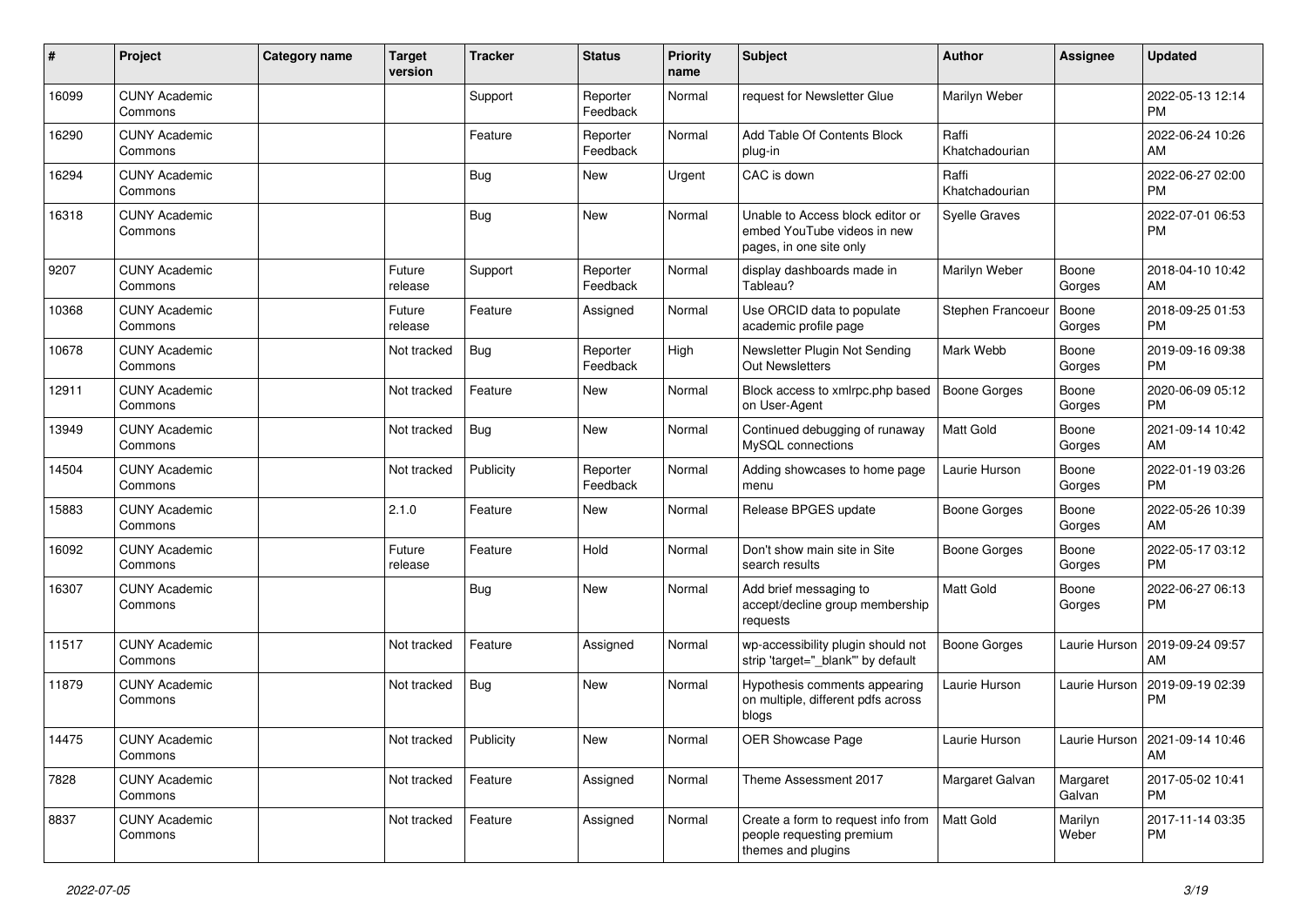| ∦     | Project                         | Category name | <b>Target</b><br>version | <b>Tracker</b> | <b>Status</b>        | <b>Priority</b><br>name | Subject                                                                                                                                      | <b>Author</b>    | <b>Assignee</b>     | <b>Updated</b>                |
|-------|---------------------------------|---------------|--------------------------|----------------|----------------------|-------------------------|----------------------------------------------------------------------------------------------------------------------------------------------|------------------|---------------------|-------------------------------|
| 8607  | <b>CUNY Academic</b><br>Commons |               | Not tracked              | Support        | <b>New</b>           | Normal                  | Paypal?                                                                                                                                      | Marilyn Weber    | Matt Gold           | 2018-05-15 01:37<br><b>PM</b> |
| 12484 | <b>CUNY Academic</b><br>Commons |               | Not tracked              | Support        | Reporter<br>Feedback | Normal                  | Sign up Code for COIL Course<br>starting in March                                                                                            | Laurie Hurson    | Matt Gold           | 2020-03-02 02:26<br><b>PM</b> |
| 11393 | <b>CUNY Academic</b><br>Commons |               | Not tracked              | Publicity      | <b>New</b>           | Normal                  | After 1.15 release, ceate a hero<br>slide and post about adding a site<br>to a group                                                         | scott voth       | Patrick<br>Sweeney  | 2019-05-14 10:32<br>AM        |
| 6644  | <b>CUNY Academic</b><br>Commons |               | Not tracked              | Bug            | Reporter<br>Feedback | High                    | White Screen at Login Pge                                                                                                                    | Luke Waltzer     | Raymond<br>Hoh      | 2016-11-21 10:34<br><b>PM</b> |
| 10262 | <b>CUNY Academic</b><br>Commons |               | Not tracked              | Bug            | Reporter<br>Feedback | Normal                  | Newsletter Plugin: Broken Image<br>at Bottom of All Newsletters                                                                              | Mark Webb        | Raymond<br>Hoh      | 2018-08-30 05:17<br><b>PM</b> |
| 11149 | <b>CUNY Academic</b><br>Commons |               | Not tracked              | Support        | Reporter<br>Feedback | Normal                  | comments getting blocked                                                                                                                     | Marilyn Weber    | Raymond<br>Hoh      | 2019-03-26 11:40<br>AM        |
| 12004 | <b>CUNY Academic</b><br>Commons |               | Not tracked              | Support        | Reporter<br>Feedback | Normal                  | Notifications for spam blog<br>comments                                                                                                      | Gina Cherry      | Raymond<br>Hoh      | 2019-11-01 12:05<br><b>PM</b> |
| 13286 | <b>CUNY Academic</b><br>Commons |               | Not tracked              | Support        | New                  | Normal                  | problem connecting with<br>WordPress app                                                                                                     | Marilyn Weber    | Raymond<br>Hoh      | 2020-09-08 11:16<br>AM        |
| 16110 | <b>CUNY Academic</b><br>Commons |               |                          | Support        | Reporter<br>Feedback | Normal                  | remove Creative Commons<br>license from pages?                                                                                               | Marilyn Weber    | Raymond<br>Hoh      | 2022-05-17 06:11<br><b>PM</b> |
| 4235  | <b>CUNY Academic</b><br>Commons |               | Not tracked              | Design/UX      | Assigned             | Normal                  | Explore user experience around<br>comments on forum topics vs docs                                                                           | Matt Gold        | Samantha<br>Raddatz | 2015-07-21 10:23<br>AM        |
| 5298  | <b>CUNY Academic</b><br>Commons |               | Not tracked              | Publicity      | <b>New</b>           | Normal                  | Survey Pop-Up Text                                                                                                                           | Samantha Raddatz | Samantha<br>Raddatz | 2016-03-22 12:27<br><b>PM</b> |
| 2612  | <b>CUNY Academic</b><br>Commons |               | Not tracked              | Publicity      | Assigned             | Normal                  | Pinterest site for the Commons                                                                                                               | local admin      | Sarah<br>Morgano    | 2016-03-04 11:19<br>AM        |
| 9908  | <b>CUNY Academic</b><br>Commons |               | Not tracked              | Feature        | <b>New</b>           | Normal                  | Is it possible to send email<br>updates to users (or an email<br>address not on the list) for only a<br>single page AFTER being<br>prompted? | Michael Shields  | scott voth          | 2018-06-11 01:34<br><b>PM</b> |
| 14394 | <b>CUNY Academic</b><br>Commons |               | Not tracked              | Feature        | New                  | Normal                  | Commons News Site - redesign                                                                                                                 | scott voth       | scott voth          | 2021-09-14 10:46<br>AM        |
| 6665  | <b>CUNY Academic</b><br>Commons |               | Not tracked              | Publicity      | <b>New</b>           | Normal                  | Dead Link in 1.10 announcement<br>post                                                                                                       | Paige Dupont     | Stephen Real        | 2016-12-01 03:11<br><b>PM</b> |
| 11968 | JustPublics@365<br>MediaCamp    |               |                          | Feature        | New                  | Normal                  | Nanoscience Retractable Display<br>Unit                                                                                                      | Donald Cherry    | Bonnie<br>Eissner   | 2021-02-19 08:50<br>AM        |
| 2576  | <b>NYCDH Community</b><br>Site  |               |                          | <b>Bug</b>     | Hold                 | Low                     | Test Next Button in Javascript<br><b>Tutorial Under Activities</b>                                                                           | Mark Newton      | Alex Gil            | 2013-05-18 02:55<br><b>PM</b> |
| 2577  | NYCDH Community<br>Site         |               |                          | Feature        | Assigned             | Low                     | Investigate Potential to Add Links<br>to the Forum                                                                                           | Mark Newton      | Alex Gil            | 2013-05-16 09:40<br><b>PM</b> |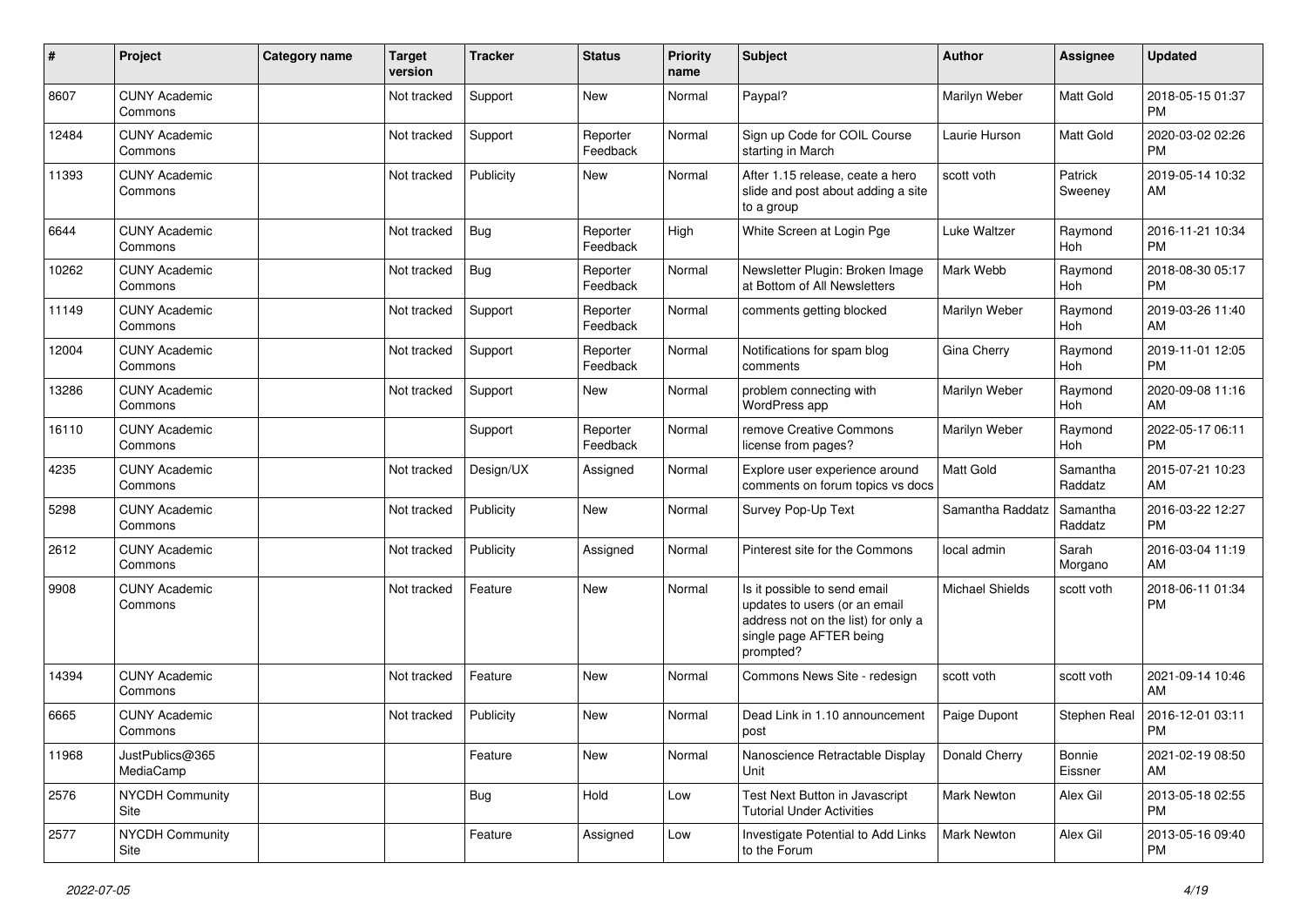| #     | Project                         | <b>Category name</b> | <b>Target</b><br>version | <b>Tracker</b> | <b>Status</b>        | <b>Priority</b><br>name | <b>Subject</b>                                                                            | <b>Author</b>      | <b>Assignee</b>       | <b>Updated</b>                |
|-------|---------------------------------|----------------------|--------------------------|----------------|----------------------|-------------------------|-------------------------------------------------------------------------------------------|--------------------|-----------------------|-------------------------------|
| 2618  | <b>NYCDH Community</b><br>Site  |                      |                          | <b>Bug</b>     | Assigned             | Low                     | Mark blogs as spam when created   Matt Gold<br>by users marked as spam                    |                    | Boone<br>Gorges       | 2013-06-09 11:38<br><b>PM</b> |
| 2573  | <b>NYCDH Community</b><br>Site  |                      |                          | Feature        | Reporter<br>Feedback | Normal                  | Add dh_nyc twitter list feed to site                                                      | Mark Newton        | Matt Gold             | 2013-05-16 11:42<br><b>PM</b> |
| 2571  | <b>NYCDH Community</b><br>Site  |                      |                          | Feature        | Assigned             | Normal                  | Add Google custom search box to<br>homepage                                               | <b>Mark Newton</b> | Raymond<br><b>Hoh</b> | 2013-05-18 07:49<br><b>PM</b> |
| 2574  | <b>NYCDH Community</b><br>Site  |                      |                          | Feature        | Assigned             | Normal                  | Add Way to Upload Files to<br>Groups                                                      | <b>Mark Newton</b> | Raymond<br>Hoh        | 2013-05-18 07:46<br><b>PM</b> |
| 8992  | <b>NYCDH Community</b><br>Site  |                      |                          | Bug            | Assigned             | Normal                  | Multiple RBE error reports                                                                | Matt Gold          | Raymond<br>Hoh        | 2017-12-11 05:43<br><b>PM</b> |
| 2666  | <b>CUNY Academic</b><br>Commons | About page           | Not tracked              | Documentation  | Assigned             | Normal                  | <b>Update About Text</b>                                                                  | Chris Stein        | Luke Waltzer          | 2016-03-04 11:19<br>AM        |
| 10839 | <b>CUNY Academic</b><br>Commons | About page           | Not tracked              | Support        | <b>New</b>           | Normal                  | <b>Mission Statement Needs</b><br>Revision                                                | scott voth         | Matt Gold             | 2018-12-26 10:58<br>AM        |
| 8900  | <b>CUNY Academic</b><br>Commons | Accessibility        | Future<br>release        | Feature        | Assigned             | Normal                  | Look into tools to enforce<br>accessibility in WP environment                             | <b>Matt Gold</b>   | Boone<br>Gorges       | 2022-04-26 11:59<br>AM        |
| 8901  | <b>CUNY Academic</b><br>Commons | Accessibility        | Future<br>release        | Feature        | Assigned             | Normal                  | Theme analysis for accessibility                                                          | <b>Matt Gold</b>   | Boone<br>Gorges       | 2022-04-26 11:59<br>AM        |
| 1460  | <b>CUNY Academic</b><br>Commons | Analytics            | Future<br>release        | Feature        | Assigned             | Normal                  | Update System Report                                                                      | <b>Brian Foote</b> | Boone<br>Gorges       | 2015-11-09 06:13<br><b>PM</b> |
| 15210 | <b>CUNY Academic</b><br>Commons | Analytics            | Not tracked              | Design/UX      | <b>New</b>           | Normal                  | Google Analytics improvements                                                             | Colin McDonald     | Boone<br>Gorges       | 2022-05-24 10:47<br>AM        |
| 4972  | <b>CUNY Academic</b><br>Commons | Analytics            | Not tracked              | Bug            | <b>New</b>           | Normal                  | <b>Newsletter Analytics</b>                                                               | Stephen Real       | Matt Gold             | 2015-12-09 12:54<br><b>PM</b> |
| 4070  | <b>CUNY Academic</b><br>Commons | Analytics            | Not tracked              | Support        | Assigned             | Normal                  | Request for JITP site analytics                                                           | Matt Gold          | Seth Persons          | 2016-02-23 03:09<br><b>PM</b> |
| 5581  | <b>CUNY Academic</b><br>Commons | Analytics            | Future<br>release        | Feature        | Assigned             | Normal                  | Explore alternatives to Google<br>Analytics                                               | <b>Matt Gold</b>   | Valerie<br>Townsend   | 2020-04-17 03:12<br><b>PM</b> |
| 5679  | <b>CUNY Academic</b><br>Commons | Analytics            | Not tracked              | Feature        | <b>New</b>           | Normal                  | Logged In Users for GA                                                                    | Valerie Townsend   | Valerie<br>Townsend   | 2016-06-11 09:49<br>AM        |
| 7022  | <b>CUNY Academic</b><br>Commons | Announcements        | Future<br>release        | Bug            | New                  | Normal                  | Sitewide announcements should<br>be displayed on, and dismissable<br>from, mapped domains | Boone Gorges       | Boone<br>Gorges       | 2018-03-22 10:18<br>AM        |
| 9720  | <b>CUNY Academic</b><br>Commons | Authentication       | Future<br>release        | Feature        | <b>New</b>           | Normal                  | The Commons should be an<br>oAuth provider                                                | Boone Gorges       |                       | 2019-03-01 02:04<br><b>PM</b> |
| 4635  | <b>CUNY Academic</b><br>Commons | Authentication       | Future<br>release        | Feature        | New                  | Normal                  | Allow non-WP authentication                                                               | Boone Gorges       | Sonja Leix            | 2019-03-01 02:05<br><b>PM</b> |
| 12350 | <b>CUNY Academic</b><br>Commons | Blogs (BuddyPress)   | Not tracked              | Support        | Reporter<br>Feedback | Normal                  | URL creation problem                                                                      | Marilyn Weber      |                       | 2020-02-03 11:27<br>AM        |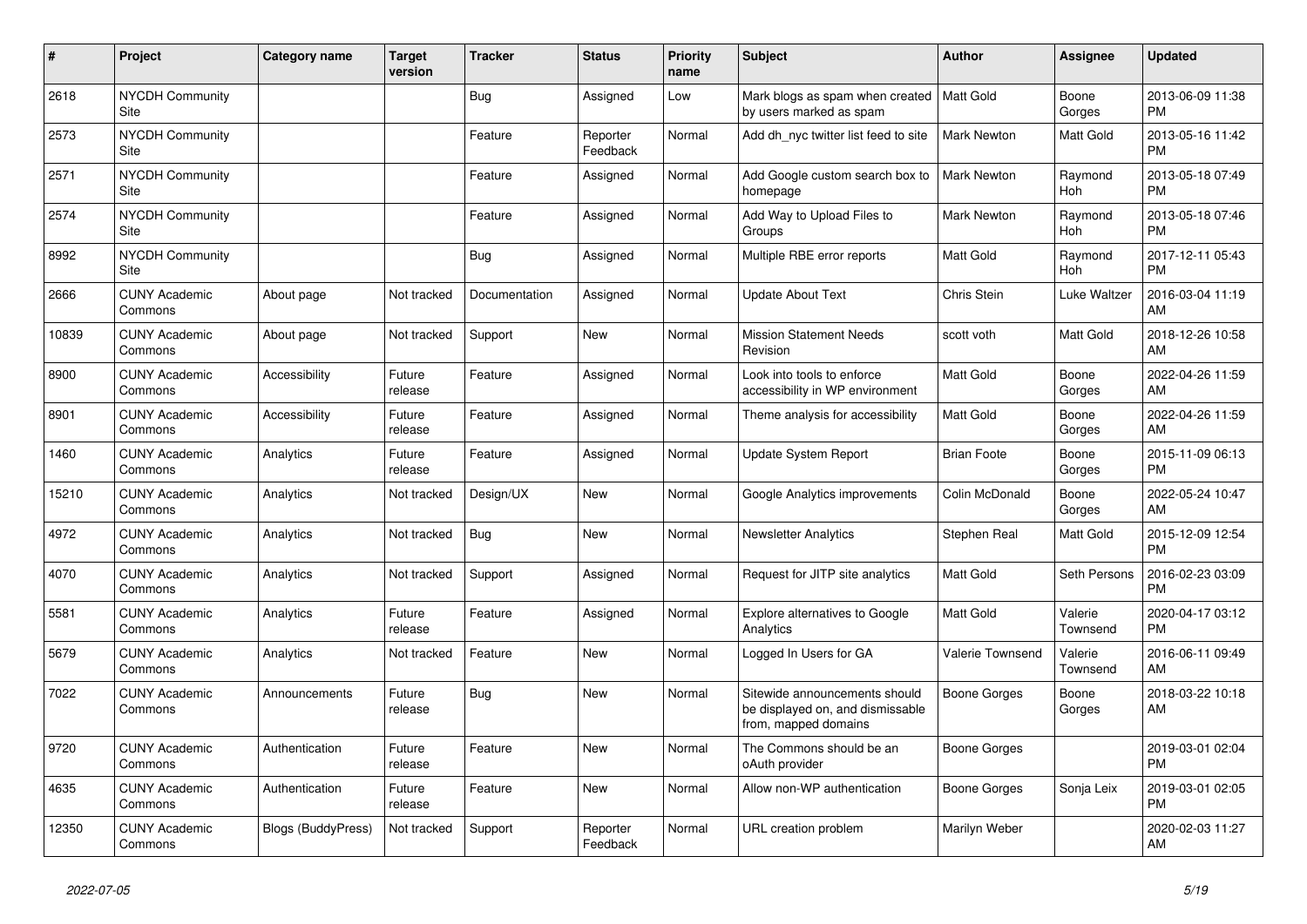| #     | <b>Project</b>                  | Category name             | Target<br>version | <b>Tracker</b> | <b>Status</b> | Priority<br>name | <b>Subject</b>                                                       | <b>Author</b>       | Assignee            | <b>Updated</b>                |
|-------|---------------------------------|---------------------------|-------------------|----------------|---------------|------------------|----------------------------------------------------------------------|---------------------|---------------------|-------------------------------|
| 8835  | <b>CUNY Academic</b><br>Commons | Blogs (BuddyPress)        | Future<br>release | Feature        | New           | Normal           | Extend cuny.is shortlinks to sites                                   | Luke Waltzer        | Boone<br>Gorges     | 2022-04-26 11:59<br>AM.       |
| 8836  | <b>CUNY Academic</b><br>Commons | <b>Blogs (BuddyPress)</b> | Future<br>release | Feature        | Assigned      | Normal           | Redesign site launch process                                         | Matt Gold           | Boone<br>Gorges     | 2019-10-03 02:49<br>PM.       |
| 6078  | <b>CUNY Academic</b><br>Commons | Blogs (BuddyPress)        | Future<br>release | Feature        | New           | Normal           | <b>Explore Adding Network Blog</b><br>Metadata Plugin                | Luke Waltzer        | Luke Waltzer        | 2016-10-11 10:29<br><b>PM</b> |
| 5691  | <b>CUNY Academic</b><br>Commons | Blogs (BuddyPress)        | Future<br>release | Bug            | Assigned      | High             | Differing numbers on Sites display                                   | <b>Matt Gold</b>    | Raymond<br>Hoh      | 2016-06-13 01:37<br><b>PM</b> |
| 58    | <b>CUNY Academic</b><br>Commons | BuddyPress (misc)         | Future<br>release | Feature        | Assigned      | Low              | Make member search sortable by<br>last name                          | Roberta Brody       | Boone<br>Gorges     | 2010-08-26 02:38<br><b>PM</b> |
| 377   | <b>CUNY Academic</b><br>Commons | BuddyPress (misc)         | Future<br>release | Feature        | Assigned      | Normal           | Like buttons                                                         | Matt Gold           | Boone<br>Gorges     | 2010-11-16 05:13<br><b>PM</b> |
| 435   | <b>CUNY Academic</b><br>Commons | BuddyPress (misc)         | Future<br>release | Feature        | Assigned      | Normal           | Include Avatar Images in Forum<br><b>Post Notification Emails</b>    | <b>Matt Gold</b>    | Boone<br>Gorges     | 2010-12-08 12:40<br><b>PM</b> |
| 500   | <b>CUNY Academic</b><br>Commons | BuddyPress (misc)         | Future<br>release | Feature        | Assigned      | Normal           | <b>Export Group Data</b>                                             | <b>Matt Gold</b>    | Boone<br>Gorges     | 2010-12-19 12:09<br>PM        |
| 554   | <b>CUNY Academic</b><br>Commons | BuddyPress (misc)         | Future<br>release | Feature        | Assigned      | Normal           | Add Trackback notifications to<br>site-wide activity feed            | Matt Gold           | Boone<br>Gorges     | 2015-11-09 06:19<br><b>PM</b> |
| 599   | <b>CUNY Academic</b><br>Commons | BuddyPress (misc)         | Future<br>release | Feature        | Assigned      | Normal           | Consider adding rating plugins for<br><b>BuddyPress/BBPress</b>      | Matt Gold           | Boone<br>Gorges     | 2011-08-22 06:50<br><b>PM</b> |
| 635   | <b>CUNY Academic</b><br>Commons | BuddyPress (misc)         | Future<br>release | Feature        | Assigned      | Normal           | Big Blue Button -<br>Videoconferencing in Groups and<br><b>Blogs</b> | <b>Matt Gold</b>    | Boone<br>Gorges     | 2011-03-14 03:24<br>PM        |
| 2325  | <b>CUNY Academic</b><br>Commons | BuddyPress (misc)         | Future<br>release | Feature        | Assigned      | Low              | Profile should have separate fields<br>for first/last names          | local admin         | Boone<br>Gorges     | 2015-11-09 06:09<br><b>PM</b> |
| 7624  | <b>CUNY Academic</b><br>Commons | BuddyPress (misc)         | Future<br>release | Design/UX      | New           | Normal           | <b>BP Notifications</b>                                              | Luke Waltzer        | Paige Dupont        | 2017-02-08 10:43<br><b>PM</b> |
| 11243 | <b>CUNY Academic</b><br>Commons | BuddyPress (misc)         | Future<br>release | <b>Bug</b>     | <b>New</b>    | Normal           | Audit bp-custom.php                                                  | Raymond Hoh         | Raymond<br>Hoh      | 2022-04-26 11:59<br>AM        |
| 310   | <b>CUNY Academic</b><br>Commons | BuddyPress (misc)         | Future<br>release | Feature        | Assigned      | Low              | <b>Friend Request Email</b>                                          | Matt Gold           | Samantha<br>Raddatz | 2015-11-09 05:08<br><b>PM</b> |
| 1423  | <b>CUNY Academic</b><br>Commons | BuddyPress (misc)         | Future<br>release | Feature        | Assigned      | Low              | Show an avatar for pingback<br>comment activity items                | Boone Gorges        | Tahir Butt          | 2016-10-24 12:03<br><b>PM</b> |
| 519   | <b>CUNY Academic</b><br>Commons | <b>BuddyPress Docs</b>    | Future<br>release | Feature        | Assigned      | Low              | TOC for individual docs - for new<br>BP "wiki-like" plugin           | scott voth          | Boone<br>Gorges     | 2015-11-09 05:54<br><b>PM</b> |
| 618   | <b>CUNY Academic</b><br>Commons | <b>BuddyPress Docs</b>    | Future<br>release | Feature        | Assigned      | Normal           | BuddyPress Docs: export formats                                      | Boone Gorges        | Boone<br>Gorges     | 2015-11-09 05:38<br><b>PM</b> |
| 1417  | <b>CUNY Academic</b><br>Commons | <b>BuddyPress Docs</b>    | Future<br>release | Feature        | Assigned      | Low              | <b>Bulk actions for BuddyPress Docs</b>                              | <b>Boone Gorges</b> | Boone<br>Gorges     | 2016-10-17 10:41<br>PM.       |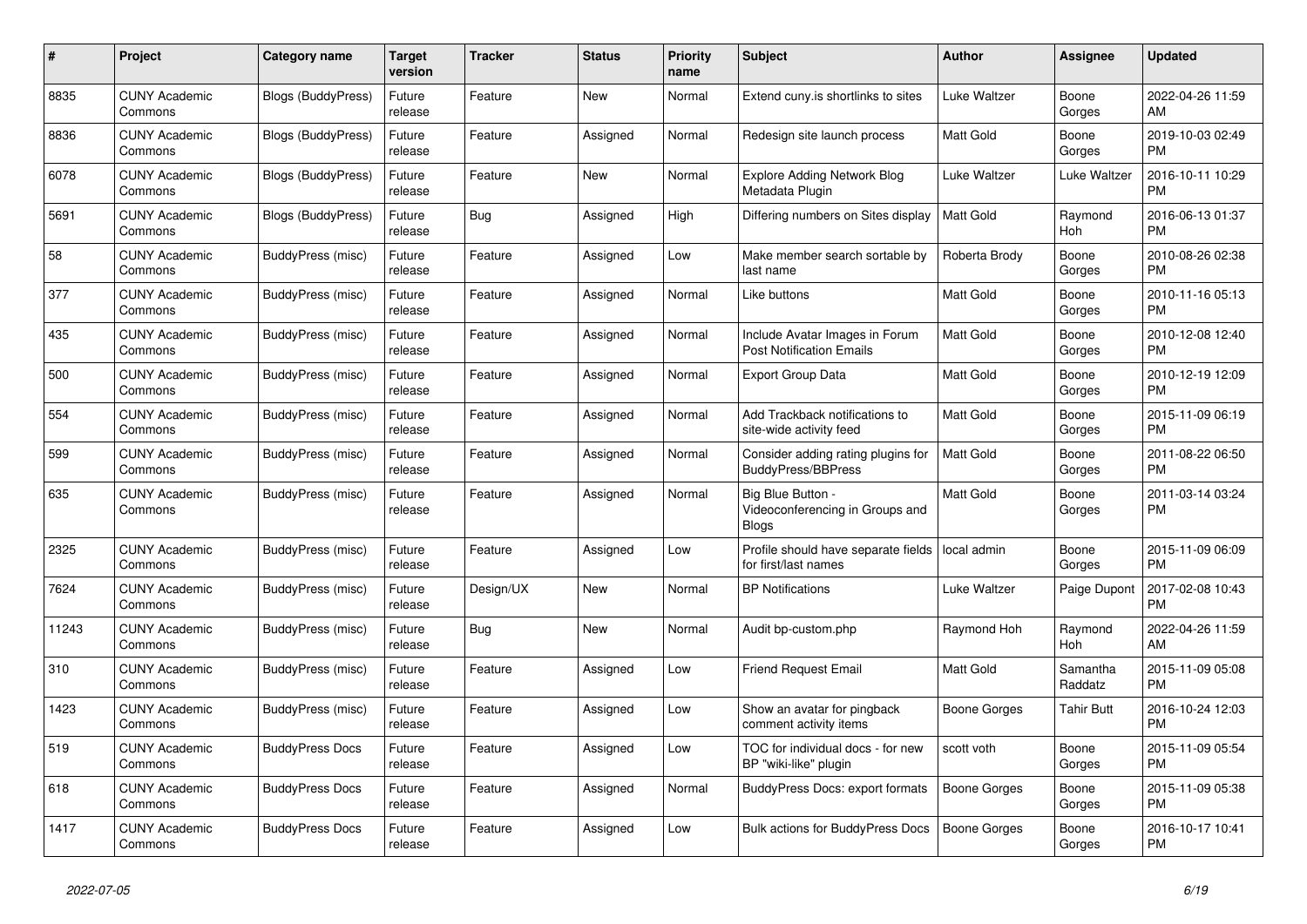| #     | Project                         | <b>Category name</b>   | Target<br>version | <b>Tracker</b> | <b>Status</b>        | Priority<br>name | <b>Subject</b>                                                   | <b>Author</b>           | <b>Assignee</b>     | <b>Updated</b>                |
|-------|---------------------------------|------------------------|-------------------|----------------|----------------------|------------------|------------------------------------------------------------------|-------------------------|---------------------|-------------------------------|
| 1422  | <b>CUNY Academic</b><br>Commons | <b>BuddyPress Docs</b> | Future<br>release | Feature        | Assigned             | Normal           | Make "created Doc" activity icons<br>non-mini                    | Boone Gorges            | Boone<br>Gorges     | 2015-11-09 05:48<br><b>PM</b> |
| 1744  | <b>CUNY Academic</b><br>Commons | <b>BuddyPress Docs</b> | Future<br>release | Feature        | Assigned             | Normal           | Spreadsheet-style Docs                                           | Boone Gorges            | Boone<br>Gorges     | 2015-11-09 06:13<br><b>PM</b> |
| 2523  | <b>CUNY Academic</b><br>Commons | <b>BuddyPress Docs</b> | Future<br>release | Feature        | Assigned             | Normal           | Allow Users to Upload Images to<br><b>BP</b> Docs                | Matt Gold               | Boone<br>Gorges     | 2015-11-09 06:14<br><b>PM</b> |
| 6389  | <b>CUNY Academic</b><br>Commons | <b>BuddyPress Docs</b> | Future<br>release | Feature        | <b>New</b>           | Low              | <b>Make Discussion Area Visible</b><br>When Editing a Doc        | Luke Waltzer            | Boone<br>Gorges     | 2016-10-21 04:16<br><b>PM</b> |
| 4226  | <b>CUNY Academic</b><br>Commons | <b>BuddyPress Docs</b> | Future<br>release | Design/UX      | <b>New</b>           | Normal           | Add option to connect a Doc with<br>a Group                      | Samantha Raddatz        | Samantha<br>Raddatz | 2015-09-09 04:08<br><b>PM</b> |
| 13466 | <b>CUNY Academic</b><br>Commons | Cavalcade              | Future<br>release | Feature        | <b>New</b>           | Normal           | Automated cleanup for duplicate<br>Cavalcade tasks               | <b>Boone Gorges</b>     | Boone<br>Gorges     | 2020-10-13 05:24<br><b>PM</b> |
| 14994 | <b>CUNY Academic</b><br>Commons | cdev.gc.cuny.edu       | Not tracked       | Support        | In Progress          | Normal           | Clear Cache on CDEV                                              | scott voth              | Raymond<br>Hoh      | 2021-12-07 03:51<br><b>PM</b> |
| 9060  | <b>CUNY Academic</b><br>Commons | Commons In A Box       | Not tracked       | Bug            | Hold                 | Normal           | Problems with CBox image library<br>/ upload                     | Lisa Rhody              | Raymond<br>Hoh      | 2018-01-10 03:26<br><b>PM</b> |
| 4027  | <b>CUNY Academic</b><br>Commons | Commons In A Box       | Not tracked       | Design/UX      | Assigned             | Normal           | Usability review of CBOX update<br>procedures                    | <b>Matt Gold</b>        | Samantha<br>Raddatz | 2015-05-11 06:36<br><b>PM</b> |
| 11556 | <b>CUNY Academic</b><br>Commons | Courses                | Not tracked       | <b>Bug</b>     | Reporter<br>Feedback | Normal           | Instructor name given in course<br>listing                       | Tom Harbison            |                     | 2019-06-25 04:12<br>PM        |
| 10226 | <b>CUNY Academic</b><br>Commons | Courses                | Future<br>release | Feature        | New                  | Normal           | Add "My Courses" to drop down<br>list                            | scott voth              | Boone<br>Gorges     | 2021-11-19 12:42<br><b>PM</b> |
| 12438 | <b>CUNY Academic</b><br>Commons | Courses                | Not tracked       | <b>Bug</b>     | <b>New</b>           | Normal           | Site appearing twice                                             | Laurie Hurson           | Boone<br>Gorges     | 2020-02-18 01:34<br><b>PM</b> |
| 11789 | <b>CUNY Academic</b><br>Commons | Courses                | Future<br>release | Feature        | <b>New</b>           | Normal           | Ability to remove item from<br>Courses list                      | Laurie Hurson           | Sonja Leix          | 2019-09-24 12:28<br><b>PM</b> |
| 9420  | <b>CUNY Academic</b><br>Commons | cuny.is                | Not tracked       | Feature        | <b>New</b>           | Normal           | Request for http://cuny.is/streams                               | Raffi<br>Khatchadourian | Marilyn<br>Weber    | 2018-04-02 10:08<br>AM.       |
| 860   | <b>CUNY Academic</b><br>Commons | Design                 | Future<br>release | Design/UX      | Assigned             | Normal           | <b>Standardize Button Treatment</b><br><b>Across the Commons</b> | Chris Stein             | Chris Stein         | 2014-05-01 09:45<br>AM        |
| 2754  | <b>CUNY Academic</b><br>Commons | Design                 | Future<br>release | Feature        | Assigned             | Normal           | Determine strategy for CAC logo<br>handling in top header        | Micki Kaufman           | Chris Stein         | 2015-01-05 08:53<br><b>PM</b> |
| 8902  | <b>CUNY Academic</b><br>Commons | Design                 | Not tracked       | Feature        | Assigned             | Normal           | Report back on research on<br><b>BuddyPress themes</b>           | <b>Matt Gold</b>        | Michael Smith       | 2017-11-10 12:31<br><b>PM</b> |
| 10439 | <b>CUNY Academic</b><br>Commons | Design                 | 2.1.0             | Design/UX      | <b>New</b>           | Normal           | Create Style Guide for Commons                                   | Sonja Leix              | Sara Cannon         | 2022-06-28 01:43<br><b>PM</b> |
| 16199 | <b>CUNY Academic</b><br>Commons | <b>Directories</b>     | 2.0.3             | <b>Bug</b>     | New                  | Normal           | Removed "Semester" Filter from<br><b>Courses Directory</b>       | Laurie Hurson           | Boone<br>Gorges     | 2022-06-29 11:32<br>AM        |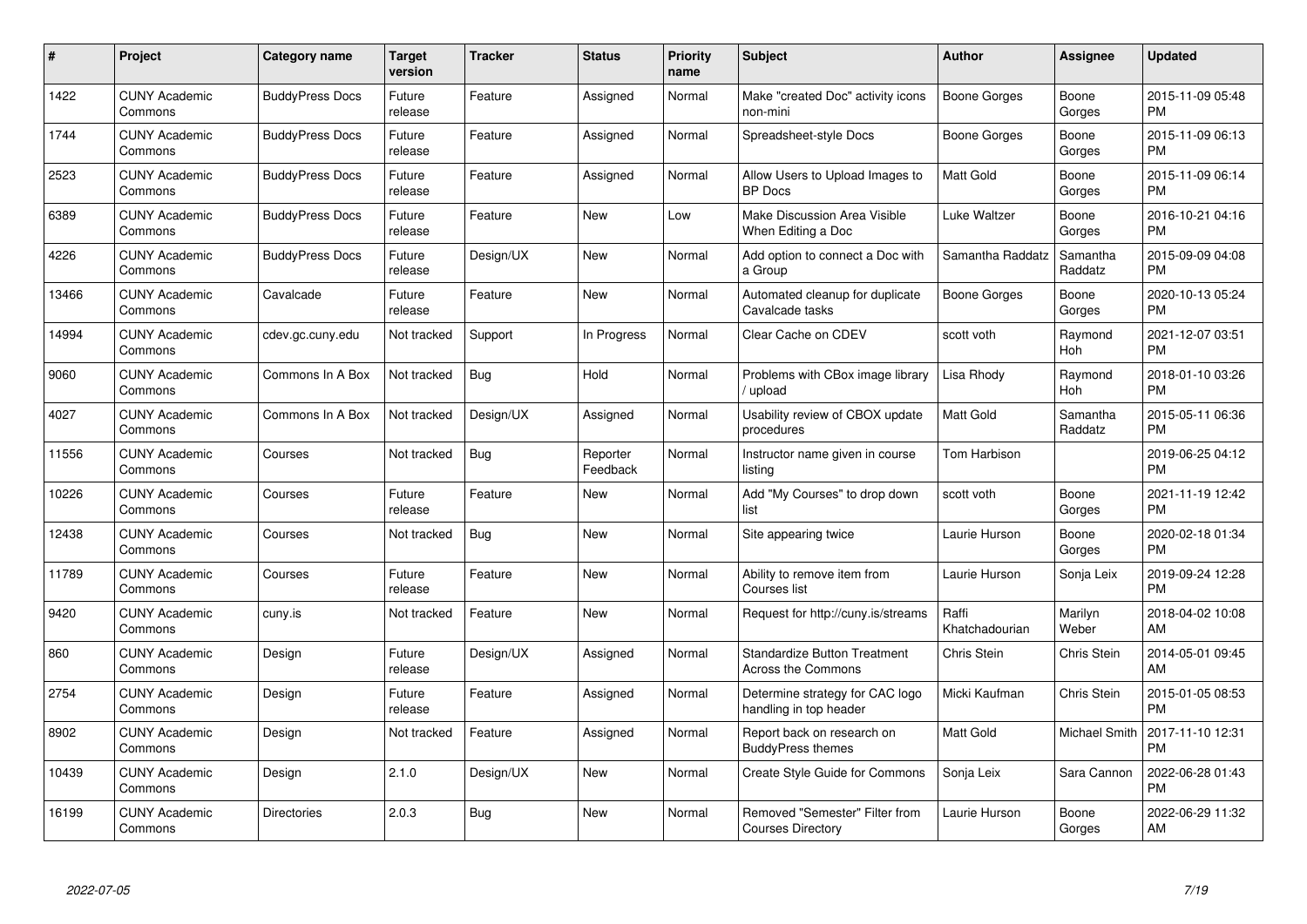| #     | Project                         | <b>Category name</b>       | <b>Target</b><br>version | <b>Tracker</b> | <b>Status</b>        | Priority<br>name | <b>Subject</b>                                                                | <b>Author</b>           | <b>Assignee</b> | <b>Updated</b>                |
|-------|---------------------------------|----------------------------|--------------------------|----------------|----------------------|------------------|-------------------------------------------------------------------------------|-------------------------|-----------------|-------------------------------|
| 4225  | <b>CUNY Academic</b><br>Commons | DiRT Integration           | Future<br>release        | Design/UX      | New                  | Normal           | Add information to DIRT page (in<br>Create a Group)                           | Samantha Raddatz        | Matt Gold       | 2015-06-26 03:14<br><b>PM</b> |
| 3524  | <b>CUNY Academic</b><br>Commons | Documentation              | Not tracked              | Documentation  | Assigned             | Normal           | Post describing all you can do<br>when starting up a new blog/group           | <b>Matt Gold</b>        | scott voth      | 2014-10-04 12:56<br><b>PM</b> |
| 10982 | <b>CUNY Academic</b><br>Commons | Domain Mapping             | Not tracked              | Support        | Reporter<br>Feedback | Normal           | <b>CNAME</b> question                                                         | scott voth              |                 | 2019-01-22 04:29<br>PM        |
| 11493 | <b>CUNY Academic</b><br>Commons | Domain Mapping             | Not tracked              | Support        | Reporter<br>Feedback | Normal           | Domain Mapping Request - Talia<br>Schaffer                                    | scott voth              | Matt Gold       | 2019-08-06 08:39<br>AM        |
| 14496 | <b>CUNY Academic</b><br>Commons | Domain Mapping             | Future<br>release        | Bug            | New                  | Normal           | Mapped domain SSO uses<br>third-party cookies                                 | Raymond Hoh             | Raymond<br>Hoh  | 2021-05-24 04:03<br><b>PM</b> |
| 1165  | <b>CUNY Academic</b><br>Commons | <b>Email Invitations</b>   | Future<br>release        | Feature        | Assigned             | Low              | Allow saved lists of invitees under<br>Send Invites                           | <b>Boone Gorges</b>     | Boone<br>Gorges | 2015-11-09 06:03<br><b>PM</b> |
| 1166  | <b>CUNY Academic</b><br>Commons | <b>Email Invitations</b>   | Future<br>release        | Feature        | <b>New</b>           | Low              | Better organizational tools for Sent<br><b>Invites</b>                        | Boone Gorges            | Boone<br>Gorges | 2015-11-09 06:02<br><b>PM</b> |
| 1167  | <b>CUNY Academic</b><br>Commons | <b>Email Invitations</b>   | Future<br>release        | Feature        | <b>New</b>           | Low              | Allow email invitations to be resent                                          | Boone Gorges            | Boone<br>Gorges | 2015-11-12 12:53<br><b>AM</b> |
| 5992  | <b>CUNY Academic</b><br>Commons | <b>Email Notifications</b> | Future<br>release        | Feature        | <b>New</b>           | Normal           | Changing the From line of<br>autogenerated blog emails                        | Marilyn Weber           |                 | 2018-09-27 05:19<br><b>PM</b> |
| 9979  | <b>CUNY Academic</b><br>Commons | <b>Email Notifications</b> | Not tracked              | <b>Bug</b>     | Reporter<br>Feedback | Normal           | Reports of slow email activation<br>emails                                    | <b>Matt Gold</b>        | Boone<br>Gorges | 2018-08-29 09:40<br><b>PM</b> |
| 12042 | <b>CUNY Academic</b><br>Commons | <b>Email Notifications</b> | Future<br>release        | Feature        | <b>New</b>           | Normal           | Improved error logging for BPGES<br>send queue                                | <b>Boone Gorges</b>     | Boone<br>Gorges | 2021-11-19 12:25<br><b>PM</b> |
| 15604 | <b>CUNY Academic</b><br>Commons | <b>Email Notifications</b> | Future<br>release        | Feature        | Assigned             | Normal           | Restructure Commons Group<br>Digest Email Messages                            | <b>Matt Gold</b>        | Boone<br>Gorges | 2022-05-26 10:45<br>AM        |
| 333   | <b>CUNY Academic</b><br>Commons | <b>Email Notifications</b> | Future<br>release        | Feature        | Assigned             | Low              | Delay Forum Notification Email<br>Delivery Until After Editing Period<br>Ends | Matt Gold               | Raymond<br>Hoh  | 2015-11-09 06:01<br>PM        |
| 11971 | <b>CUNY Academic</b><br>Commons | <b>Email Notifications</b> | Future<br>release        | Bug            | Reporter<br>Feedback | Low              | Pictures obscured in emailed post<br>notifications                            | Marilyn Weber           | Raymond<br>Hoh  | 2019-11-21 01:14<br><b>PM</b> |
| 11077 | <b>CUNY Academic</b><br>Commons | Events                     | Not tracked              | Feature        | Reporter<br>Feedback | Normal           | Show event category description<br>in event list view                         | Raffi<br>Khatchadourian |                 | 2019-02-12 10:38<br><b>PM</b> |
| 3475  | <b>CUNY Academic</b><br>Commons | Events                     | Future<br>release        | Feature        | Assigned             | Normal           | Request to add plugin to<br>streamline room<br>booking/appointment booking    | Naomi Barrettara        | Boone<br>Gorges | 2014-12-01 05:14<br><b>PM</b> |
| 4053  | <b>CUNY Academic</b><br>Commons | Events                     | Future<br>release        | Feature        | Assigned             | Normal           | Create new tab for past events                                                | Matt Gold               | Boone<br>Gorges | 2015-05-12 02:10<br><b>PM</b> |
| 4238  | <b>CUNY Academic</b><br>Commons | Events                     | Future<br>release        | Feature        | Assigned             | Normal           | Copy Events to Other Groups?                                                  | <b>Matt Gold</b>        | Boone<br>Gorges | 2015-07-02 10:08<br>AM        |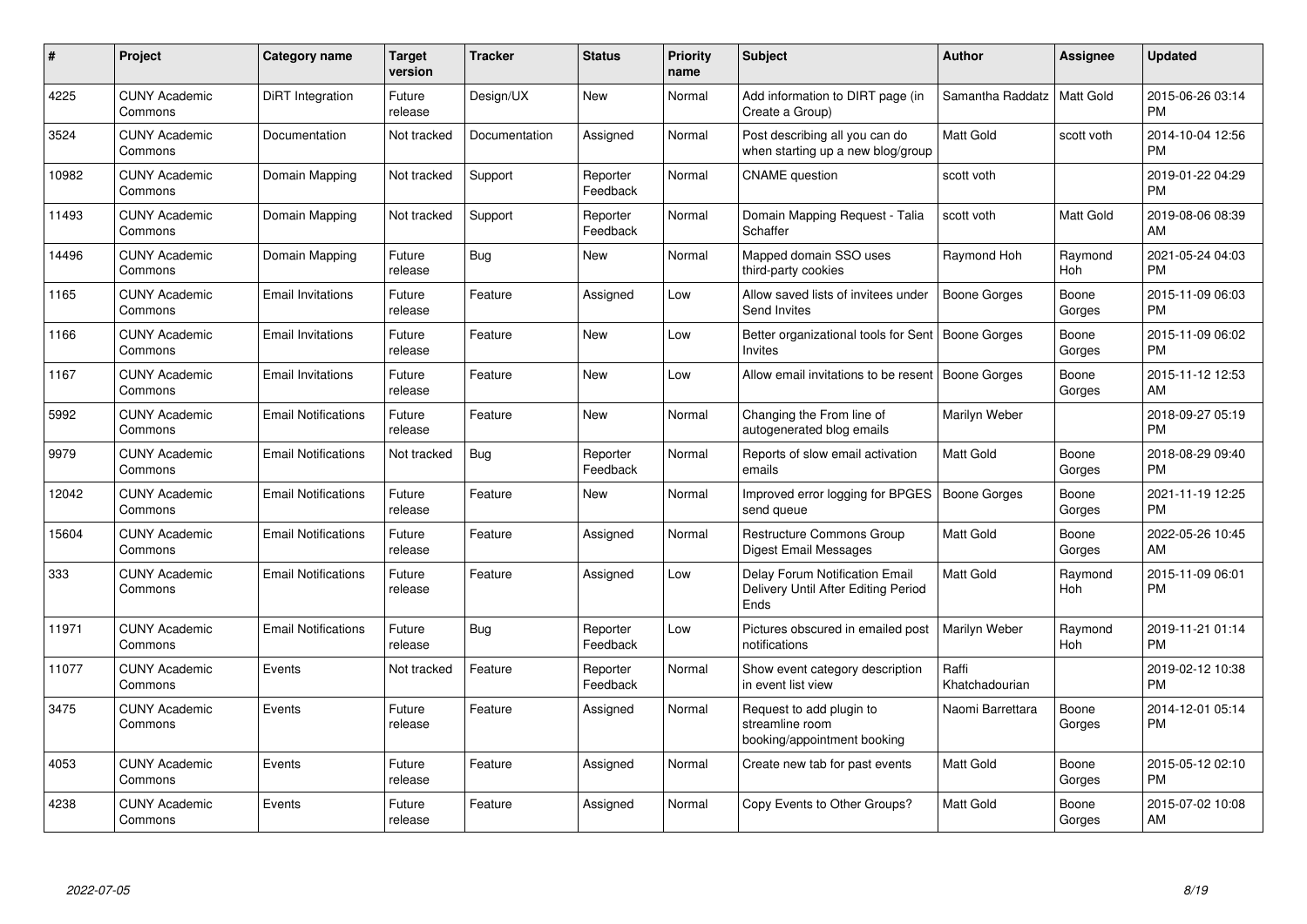| #     | Project                         | Category name      | <b>Target</b><br>version | <b>Tracker</b> | <b>Status</b>        | <b>Priority</b><br>name | <b>Subject</b>                                                                      | <b>Author</b>       | <b>Assignee</b>     | <b>Updated</b>                |
|-------|---------------------------------|--------------------|--------------------------|----------------|----------------------|-------------------------|-------------------------------------------------------------------------------------|---------------------|---------------------|-------------------------------|
| 4481  | <b>CUNY Academic</b><br>Commons | Events             | Future<br>release        | Feature        | <b>New</b>           | Normal                  | Group admins/mods should have<br>the ability to unlink an event from<br>the group   | <b>Boone Gorges</b> | Boone<br>Gorges     | 2017-04-24 03:53<br><b>PM</b> |
| 4592  | <b>CUNY Academic</b><br>Commons | Events             | Future<br>release        | Design/UX      | <b>New</b>           | Normal                  | Event Creation - Venue Dropdown<br>Slow                                             | Samantha Raddatz    | Boone<br>Gorges     | 2015-09-14 04:56<br><b>PM</b> |
| 4903  | <b>CUNY Academic</b><br>Commons | Events             | Future<br>release        | Design/UX      | Assigned             | Normal                  | Improving visual appearance of<br>event calendars                                   | Matt Gold           | Boone<br>Gorges     | 2016-10-13 11:51<br>AM        |
| 5696  | <b>CUNY Academic</b><br>Commons | Events             | Future<br>release        | Feature        | Assigned             | Normal                  | Events Calendar - display options<br>calendar aggregation                           | <b>Matt Gold</b>    | Boone<br>Gorges     | 2016-10-13 11:44<br>AM        |
| 11531 | <b>CUNY Academic</b><br>Commons | Events             | Future<br>release        | Feature        | New                  | Normal                  | Main Events calendar should<br>include non-public events that<br>user has access to | scott voth          | Boone<br>Gorges     | 2019-06-11 10:00<br>AM        |
| 4438  | <b>CUNY Academic</b><br>Commons | Events             | Future<br>release        | <b>Bug</b>     | Assigned             | Normal                  | Events Calendar - Export<br><b>Recurring Events</b>                                 | scott voth          | Daniel Jones        | 2016-05-23 04:25<br><b>PM</b> |
| 5016  | <b>CUNY Academic</b><br>Commons | Events             | Future<br>release        | Feature        | Assigned             | Low                     | Allow comments to be posted on<br>events                                            | Matt Gold           | Raymond<br>Hoh      | 2019-03-01 02:23<br><b>PM</b> |
| 6749  | <b>CUNY Academic</b><br>Commons | Events             | Future<br>release        | Bug            | New                  | Low                     | BPEO iCal request can trigger<br>very large number of DB queries                    | Boone Gorges        | Raymond<br>Hoh      | 2016-11-15 10:09<br><b>PM</b> |
| 3580  | <b>CUNY Academic</b><br>Commons | Group Blogs        | Future<br>release        | Feature        | <b>New</b>           | Normal                  | Multiple blogs per group                                                            | <b>Boone Gorges</b> | Boone<br>Gorges     | 2018-02-20 02:02<br><b>PM</b> |
| 8756  | <b>CUNY Academic</b><br>Commons | Group Blogs        | Future<br>release        | Feature        | Hold                 | Normal                  | Connect multiple blogs to one<br>group?                                             | Matt Gold           | Boone<br>Gorges     | 2017-09-30 10:42<br>AM        |
| 653   | <b>CUNY Academic</b><br>Commons | Group Blogs        | Future<br>release        | Feature        | Assigned             | Normal                  | Redesign Integration of Groups<br>and Blogs                                         | <b>Matt Gold</b>    | Samantha<br>Raddatz | 2015-11-09 05:40<br><b>PM</b> |
| 5317  | <b>CUNY Academic</b><br>Commons | Group Blogs        | Not tracked              | Bug            | Reporter<br>Feedback | Normal                  | Notifications of New Post Didn't<br>Come                                            | Luke Waltzer        | Samantha<br>Raddatz | 2016-03-21 10:41<br>PM        |
| 3080  | <b>CUNY Academic</b><br>Commons | <b>Group Files</b> | Future<br>release        | Feature        | Assigned             | Low                     | Create a system to keep track of<br>file changes                                    | Matt Gold           | Boone<br>Gorges     | 2014-02-26 10:04<br><b>PM</b> |
| 12091 | <b>CUNY Academic</b><br>Commons | <b>Group Files</b> | Future<br>release        | Feature        | New                  | Normal                  | Improved pre-upload file validation<br>for bp-group-documents                       | <b>Boone Gorges</b> | Boone<br>Gorges     | 2019-11-14 01:21<br><b>PM</b> |
| 3354  | <b>CUNY Academic</b><br>Commons | <b>Group Files</b> | Future<br>release        | Feature        | Assigned             | Low                     | Allow Group Download of Multiple<br><b>Selected Files</b>                           | <b>Matt Gold</b>    | Chris Stein         | 2014-08-01 08:50<br>AM        |
| 1192  | <b>CUNY Academic</b><br>Commons | <b>Group Files</b> | Future<br>release        | Feature        | Assigned             | Low                     | When posting group files, allow<br>users to add a category without<br>saving        | <b>Matt Gold</b>    | Raymond<br>Hoh      | 2015-11-09 05:53<br><b>PM</b> |
| 11834 | <b>CUNY Academic</b><br>Commons | <b>Group Files</b> | Future<br>release        | Feature        | <b>New</b>           | Normal                  | Improved tools for managing<br>group file folders                                   | Boone Gorges        | Sonja Leix          | 2019-09-06 03:55<br>PM        |
| 585   | <b>CUNY Academic</b><br>Commons | Group Forums       | Future<br>release        | Feature        | Assigned             | Normal                  | Merge Forum Topics                                                                  | Sarah Morgano       | Boone<br>Gorges     | 2011-07-06 04:11<br>PM        |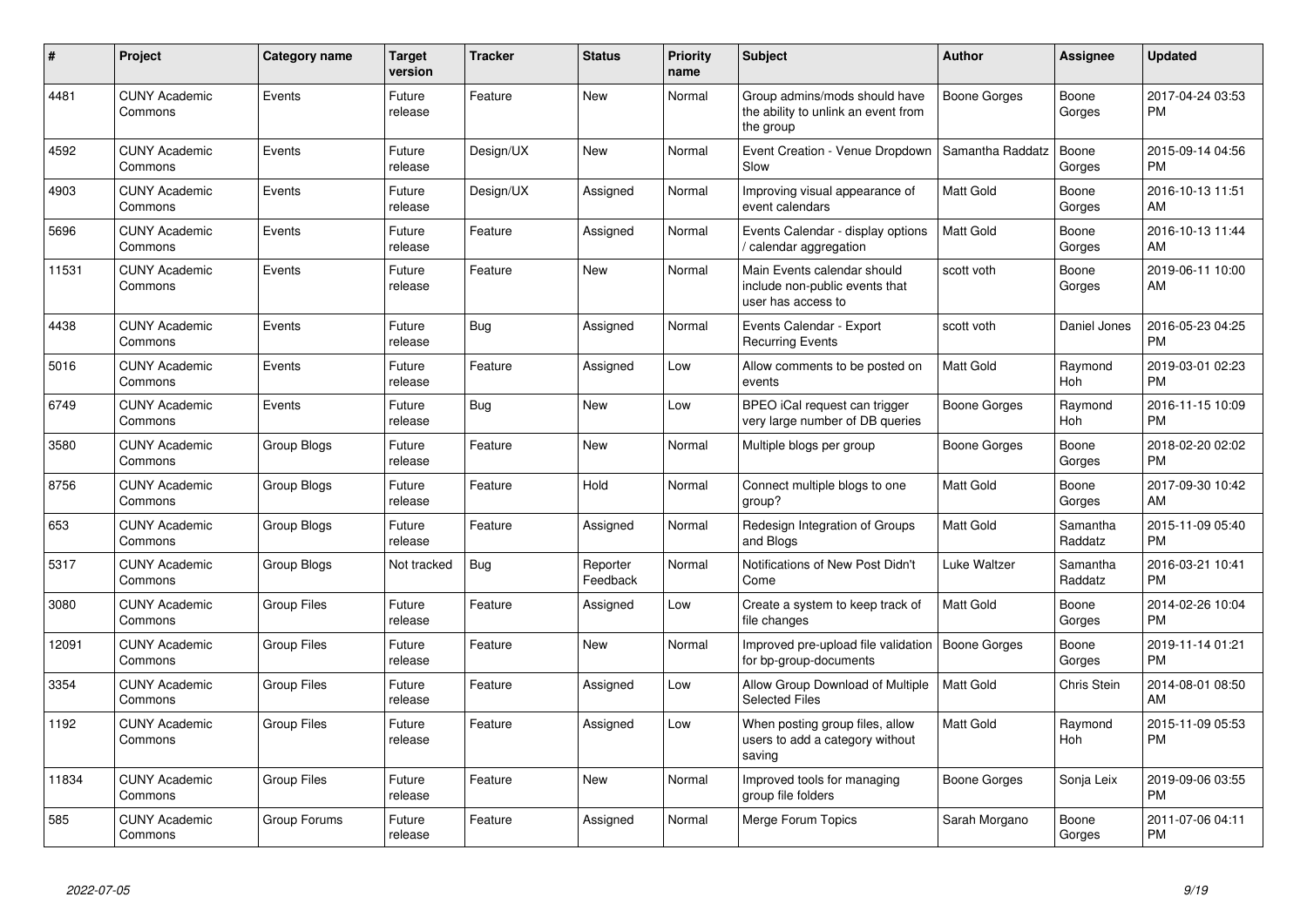| $\#$  | Project                         | <b>Category name</b> | <b>Target</b><br>version | <b>Tracker</b> | <b>Status</b>        | <b>Priority</b><br>name | <b>Subject</b>                                            | <b>Author</b>       | Assignee            | <b>Updated</b>                |
|-------|---------------------------------|----------------------|--------------------------|----------------|----------------------|-------------------------|-----------------------------------------------------------|---------------------|---------------------|-------------------------------|
| 3193  | <b>CUNY Academic</b><br>Commons | Group Forums         | Future<br>release        | Feature        | Assigned             | Normal                  | bbPress 2.x dynamic roles and<br><b>RBE</b>               | <b>Boone Gorges</b> | Boone<br>Gorges     | 2014-09-30 01:30<br><b>PM</b> |
| 3059  | <b>CUNY Academic</b><br>Commons | Group Forums         | Future<br>release        | Design/UX      | <b>New</b>           | Normal                  | Forum Post Permissable Content<br><b>Explanatory Text</b> | Chris Stein         | <b>Chris Stein</b>  | 2015-04-02 11:27<br>AM        |
| 13199 | <b>CUNY Academic</b><br>Commons | Group Forums         | Future<br>release        | Feature        | New                  | Normal                  | <b>Favoring Groups over bbPress</b><br>plugin             | Colin McDonald      | Colin<br>McDonald   | 2021-11-19 12:28<br><b>PM</b> |
| 5268  | <b>CUNY Academic</b><br>Commons | Group Forums         | Future<br>release        | Bug            | Assigned             | Normal                  | Long-time to post to multiple<br>groups                   | Luke Waltzer        | Daniel Jones        | 2016-09-07 06:31<br><b>PM</b> |
| 9835  | <b>CUNY Academic</b><br>Commons | Group Forums         | Future<br>release        | Bug            | Assigned             | Normal                  | add a "like" function?                                    | Marilyn Weber       | <b>Erik Trainer</b> | 2018-06-05 01:49<br><b>PM</b> |
| 6392  | <b>CUNY Academic</b><br>Commons | Group Forums         | Future<br>release        | Design/UX      | Assigned             | Low                     | Composition/Preview Panes in<br>Forum Posts               | Luke Waltzer        | Paige Dupont        | 2016-10-21 04:26<br><b>PM</b> |
| 3192  | <b>CUNY Academic</b><br>Commons | Group Forums         | Future<br>release        | Feature        | Assigned             | Normal                  | Customizable forum views for<br>bbPress 2.x group forums  | Boone Gorges        | Raymond<br>Hoh      | 2015-11-09 12:47<br><b>PM</b> |
| 7928  | <b>CUNY Academic</b><br>Commons | Group Forums         | Not tracked              | Bug            | New                  | Normal                  | Duplicate Forum post                                      | Luke Waltzer        | Raymond<br>Hoh      | 2017-04-11 09:27<br><b>PM</b> |
| 10659 | <b>CUNY Academic</b><br>Commons | Group Forums         | Future<br>release        | Feature        | Assigned             | Normal                  | Post to multiple groups via email                         | <b>Matt Gold</b>    | Raymond<br>Hoh      | 2018-11-15 12:54<br>AM        |
| 13328 | <b>CUNY Academic</b><br>Commons | Group Forums         | Not tracked              | <b>Bug</b>     | Reporter<br>Feedback | Normal                  | cross-posting in two related<br>groups                    | Marilyn Weber       | Raymond<br>Hoh      | 2020-09-15 10:39<br><b>PM</b> |
| 13358 | <b>CUNY Academic</b><br>Commons | Group Forums         | Future<br>release        | Feature        | New                  | Normal                  | Improved UI for group forum<br>threading settings         | Boone Gorges        | Raymond<br>Hoh      | 2021-11-19 12:27<br><b>PM</b> |
| 13457 | <b>CUNY Academic</b><br>Commons | Group Forums         | 2.0.3                    | <b>Bug</b>     | New                  | High                    | Forum post not sending<br>notifications                   | Filipa Calado       | Raymond<br>Hoh      | 2022-06-29 11:32<br>AM        |
| 4221  | <b>CUNY Academic</b><br>Commons | Group Forums         | Future<br>release        | Design/UX      | Assigned             | Normal                  | Add 'Number of Posts' display<br>option to Forum page     | Samantha Raddatz    | Samantha<br>Raddatz | 2015-06-26 02:21<br>PM        |
| 2610  | <b>CUNY Academic</b><br>Commons | Group Invitations    | Future<br>release        | Feature        | Assigned             | Low                     | Request: Custom invitation<br>message to group invites    | local admin         | Boone<br>Gorges     | 2015-11-09 06:13<br><b>PM</b> |
| 3308  | <b>CUNY Academic</b><br>Commons | Group Invitations    | Future<br>release        | Feature        | Assigned             | Normal                  | Allow members to rescind group<br>invitations             | <b>Matt Gold</b>    | Boone<br>Gorges     | 2015-04-01 08:53<br><b>PM</b> |
| 3419  | <b>CUNY Academic</b><br>Commons | Group Invitations    | 1.6.14                   | <b>Bug</b>     | Testing<br>Required  | Normal                  | Neatening the display of<br>messages on group requests    | Matt Gold           | Boone<br>Gorges     | 2014-09-01 09:29<br><b>PM</b> |
| 1456  | <b>CUNY Academic</b><br>Commons | Group Invitations    | Future<br>release        | Feature        | Reporter<br>Feedback | Low                     | Invite to Group Button from Profile<br>Field              | <b>Matt Gold</b>    | Samantha<br>Raddatz | 2015-11-09 05:59<br><b>PM</b> |
| 13650 | <b>CUNY Academic</b><br>Commons | Group Library        | Future<br>release        | Feature        | New                  | Normal                  | Forum Attachments in Group<br>Library                     | Laurie Hurson       |                     | 2021-11-19 12:30<br><b>PM</b> |
| 13370 | <b>CUNY Academic</b><br>Commons | Group Library        | Future<br>release        | Feature        | <b>New</b>           | Normal                  | Library bulk deletion and folder<br>editing               | Colin McDonald      | Boone<br>Gorges     | 2020-10-13 10:41<br>AM        |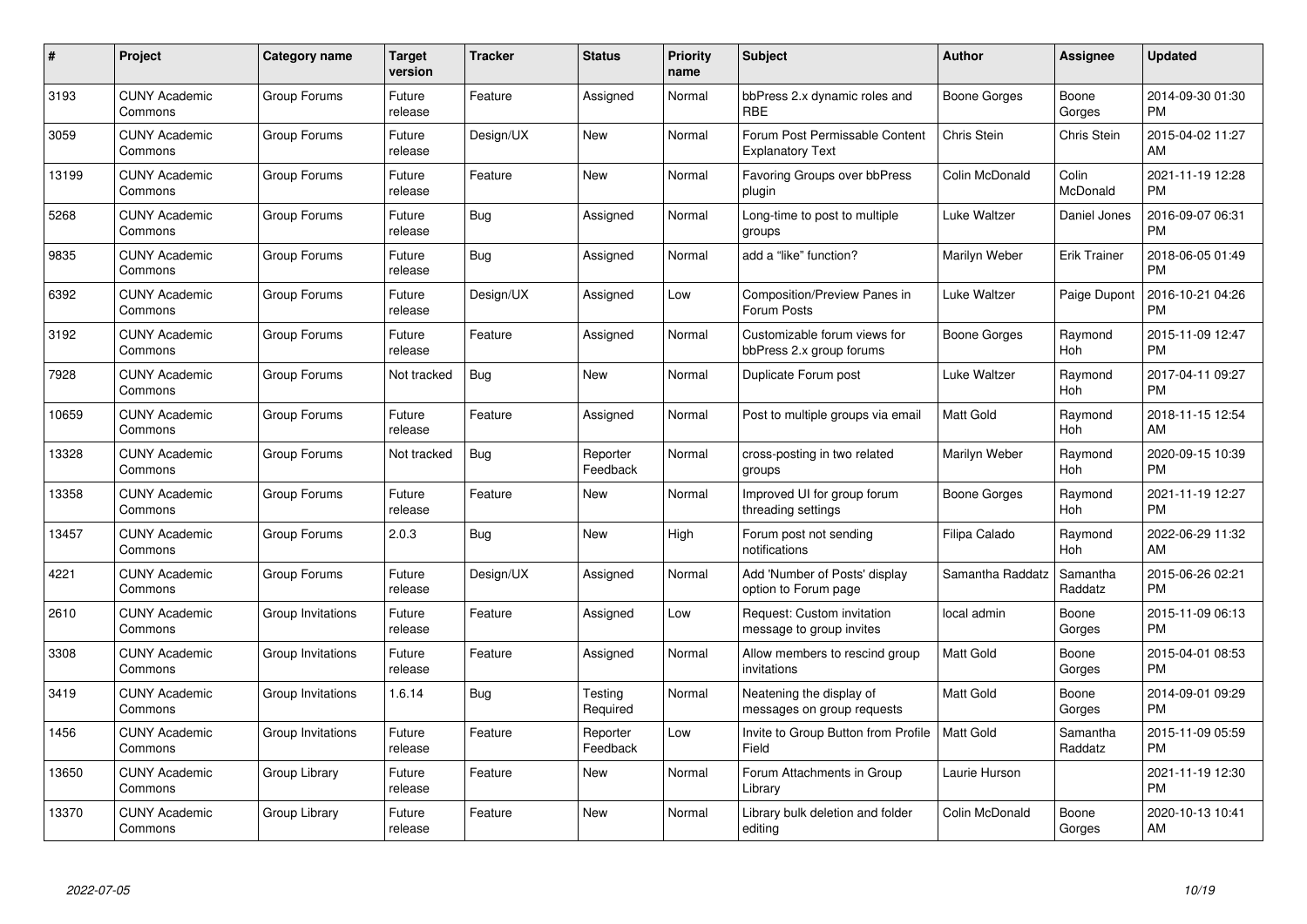| #     | Project                         | <b>Category name</b>           | <b>Target</b><br>version | <b>Tracker</b> | <b>Status</b>        | <b>Priority</b><br>name | <b>Subject</b>                                                                             | Author              | Assignee            | <b>Updated</b>                |
|-------|---------------------------------|--------------------------------|--------------------------|----------------|----------------------|-------------------------|--------------------------------------------------------------------------------------------|---------------------|---------------------|-------------------------------|
| 14309 | <b>CUNY Academic</b><br>Commons | Group Library                  | Future<br>release        | Feature        | New                  | Normal                  | Better handling of<br>bp group document file download<br>attempts when file is not present | <b>Boone Gorges</b> | Boone<br>Gorges     | 2021-11-19 12:28<br>PM.       |
| 1544  | <b>CUNY Academic</b><br>Commons | Groups (misc)                  | Future<br>release        | Feature        | Reporter<br>Feedback | Normal                  | Group Filtering and Sorting                                                                | <b>Matt Gold</b>    | Chris Stein         | 2019-03-01 02:25<br>PM        |
| 12446 | <b>CUNY Academic</b><br>Commons | Groups (misc)                  | Future<br>release        | Feature        | Reporter<br>Feedback | Normal                  | Toggle default site to group forum<br>posting                                              | Laurie Hurson       | Laurie Hurson       | 2020-03-10 11:57<br>AM        |
| 9015  | <b>CUNY Academic</b><br>Commons | Groups (misc)                  | Not tracked              | Outreach       | Assigned             | Normal                  | Email group admins the email<br>addresses of their groups                                  | Matt Gold           | Matt Gold           | 2018-01-02 09:54<br>AM        |
| 7115  | <b>CUNY Academic</b><br>Commons | Groups (misc)                  | Future<br>release        | Feature        | Reporter<br>Feedback | Normal                  | make licensing info clear during<br>group creation                                         | <b>Matt Gold</b>    | Raymond<br>Hoh      | 2020-12-08 11:32<br>AM        |
| 481   | <b>CUNY Academic</b><br>Commons | Groups (misc)                  | Future<br>release        | Feature        | Assigned             | Normal                  | ability to archive inactive groups<br>and blogs                                            | Michael Mandiberg   | Samantha<br>Raddatz | 2015-11-09 05:56<br><b>PM</b> |
| 3458  | <b>CUNY Academic</b><br>Commons | Groups (misc)                  | Future<br>release        | Feature        | Assigned             | Normal                  | Filter Members of Group by<br>Campus                                                       | Michael Smith       | Samantha<br>Raddatz | 2014-09-26 08:32<br><b>PM</b> |
| 12392 | <b>CUNY Academic</b><br>Commons | Help/Codex                     | Not tracked              | Documentation  | New                  | Normal                  | Updates to Common Commons<br>Questions on Help Page                                        | scott voth          | Margaret<br>Galvan  | 2020-02-11 10:53<br>AM        |
| 11883 | <b>CUNY Academic</b><br>Commons | Help/Codex                     | Not tracked              | Support        | New                  | Normal                  | Need Embedding Help Page<br>Update (Tableau)                                               | Anthony Wheeler     | scott voth          | 2019-09-24 08:49<br>AM        |
| 1888  | <b>CUNY Academic</b><br>Commons | Home Page                      | Future<br>release        | Feature        | Assigned             | Normal                  | Refactor BP MPO Activity Filter to<br>support proper pagination                            | Sarah Morgano       | Boone<br>Gorges     | 2014-05-01 07:11<br><b>PM</b> |
| 4980  | <b>CUNY Academic</b><br>Commons | Home Page                      | Future<br>release        | Feature        | Assigned             | Normal                  | CAC Featured Content -- Adding<br>Randomization                                            | Matt Gold           | Boone<br>Gorges     | 2016-12-12 03:01<br><b>PM</b> |
| 1983  | <b>CUNY Academic</b><br>Commons | Home Page                      | Future<br>release        | Feature        | Assigned             | Low                     | Media Library integration with<br>Featured Content plugin                                  | Boone Gorges        | Dominic<br>Giglio   | 2014-03-17 10:34<br>AM        |
| 6995  | <b>CUNY Academic</b><br>Commons | Home Page                      | Not tracked              | Bug            | Assigned             | Normal                  | member filter on homepage not<br>working                                                   | Matt Gold           | Raymond<br>Hoh      | 2016-12-11 09:46<br><b>PM</b> |
| 10580 | <b>CUNY Academic</b><br>Commons | Information<br>Architecture    | Future<br>release        | Design/UX      | New                  | Normal                  | Primary nav item review                                                                    | Boone Gorges        | Sara Cannon         | 2022-06-28 01:29<br><b>PM</b> |
| 3230  | <b>CUNY Academic</b><br>Commons | Internal Tools and<br>Workflow | Not tracked              | Feature        | Assigned             | High                    | Scripts for quicker<br>provisioning/updating of<br>development environments                | Boone Gorges        | Boone<br>Gorges     | 2016-01-26 04:54<br><b>PM</b> |
| 13891 | <b>CUNY Academic</b><br>Commons | Internal Tools and<br>Workflow | 2.1.0                    | Feature        | New                  | Normal                  | Migrate automated linting to<br>GitHub Actions                                             | Boone Gorges        | Jeremy Felt         | 2022-06-29 11:13<br>AM        |
| 15194 | <b>CUNY Academic</b><br>Commons | Internal Tools and<br>Workflow | 2.1.0                    | Feature        | New                  | Normal                  | PHPCS sniff for un-restored<br>switch_to_blog() calls                                      | Boone Gorges        | Jeremy Felt         | 2022-05-26 10:45<br>AM        |
| 5234  | <b>CUNY Academic</b><br>Commons | Membership                     | Future<br>release        | Feature        | Assigned             | Normal                  | Write Unconfirmed patch for WP                                                             | Boone Gorges        | Boone<br>Gorges     | 2016-10-24 11:18<br>AM        |
| 12382 | <b>CUNY Academic</b><br>Commons | Membership                     | Not tracked              | Support        | New                  | Normal                  | Email request change                                                                       | Marilyn Weber       | Marilyn<br>Weber    | 2020-02-06 12:56<br>PM        |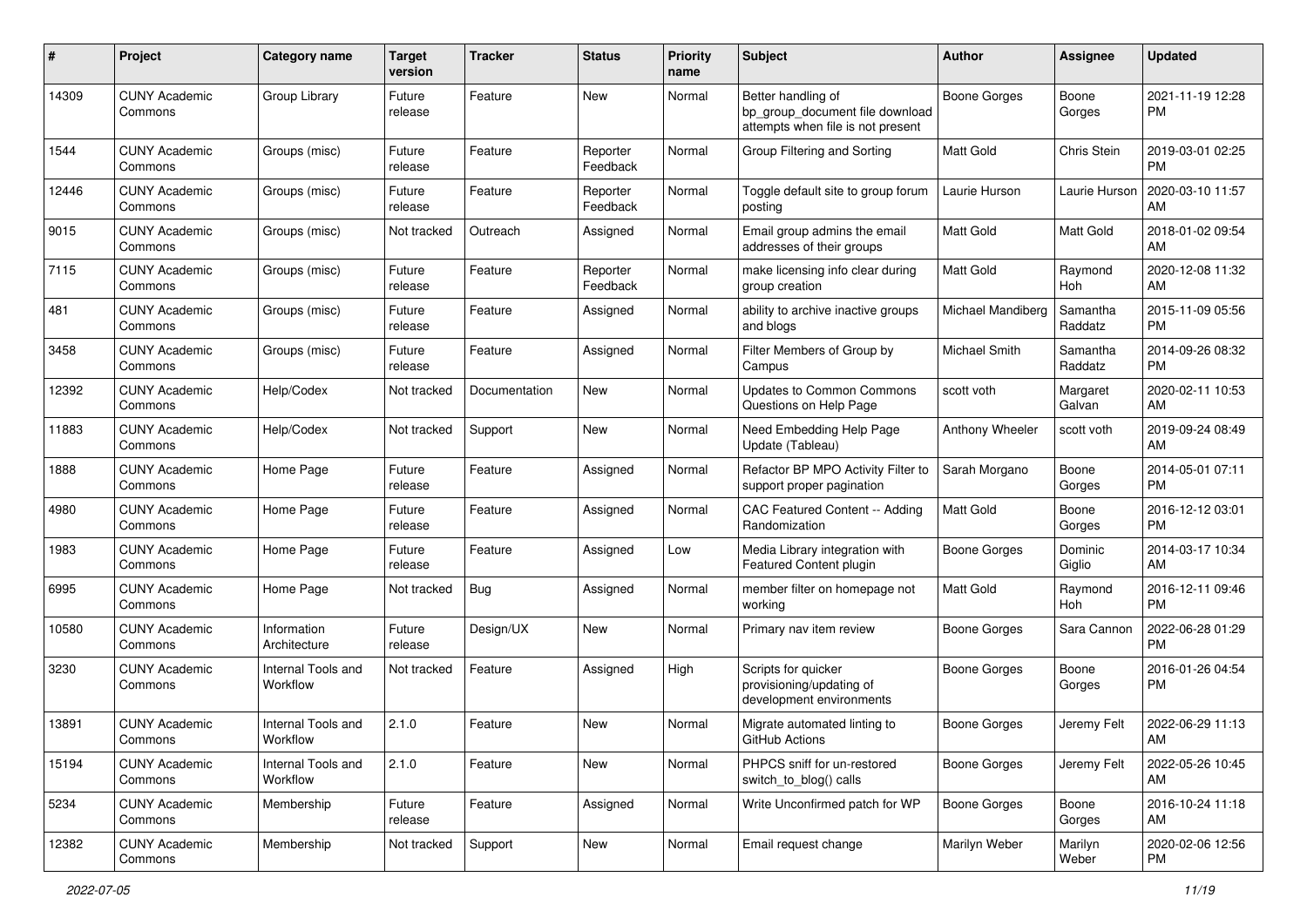| #     | Project                         | <b>Category name</b>    | <b>Target</b><br>version | <b>Tracker</b> | <b>Status</b>        | Priority<br>name | <b>Subject</b>                                                                             | <b>Author</b>           | <b>Assignee</b> | <b>Updated</b>                |
|-------|---------------------------------|-------------------------|--------------------------|----------------|----------------------|------------------|--------------------------------------------------------------------------------------------|-------------------------|-----------------|-------------------------------|
| 3330  | <b>CUNY Academic</b><br>Commons | My Commons              | Future<br>release        | Feature        | Assigned             | Normal           | "Commons Information" tool                                                                 | Boone Gorges            | Chris Stein     | 2014-09-22 08:46<br>PM        |
| 3517  | <b>CUNY Academic</b><br>Commons | My Commons              | Future<br>release        | Feature        | Assigned             | Normal           | Mute/Unmute My Commons<br>updates                                                          | <b>Matt Gold</b>        | Raymond<br>Hoh  | 2015-11-09 01:19<br><b>PM</b> |
| 3536  | <b>CUNY Academic</b><br>Commons | My Commons              | Future<br>release        | Feature        | Assigned             | Normal           | Infinite Scroll on My Commons<br>page                                                      | <b>Matt Gold</b>        | Raymond<br>Hoh  | 2015-04-13 04:42<br><b>PM</b> |
| 3577  | <b>CUNY Academic</b><br>Commons | My Commons              | Future<br>release        | Design/UX      | Assigned             | Normal           | Replies to items in My Commons                                                             | <b>Matt Gold</b>        | Raymond<br>Hoh  | 2015-04-09 05:19<br><b>PM</b> |
| 4535  | <b>CUNY Academic</b><br>Commons | My Commons              | Future<br>release        | Bug            | <b>New</b>           | Low              | My Commons filter issue                                                                    | scott voth              | Raymond<br>Hoh  | 2015-09-01 11:17<br>AM        |
| 3565  | <b>CUNY Academic</b><br>Commons | My Commons              | Not tracked              | Documentation  | <b>New</b>           | Normal           | Load Newest inconsistencies                                                                | Chris Stein             | scott voth      | 2015-11-09 01:16<br><b>PM</b> |
| 9895  | <b>CUNY Academic</b><br>Commons | Onboarding              | Future<br>release        | Feature        | Assigned             | Normal           | Add "Accept Invitation"<br>link/button/function to Group<br>and/or Site invitation emails? | Luke Waltzer            | Boone<br>Gorges | 2018-06-07 12:42<br><b>PM</b> |
| 9028  | <b>CUNY Academic</b><br>Commons | Onboarding              | Future<br>release        | Feature        | Assigned             | Normal           | suggest groups to new members<br>during the registration process                           | <b>Matt Gold</b>        | Chris Stein     | 2018-10-24 12:34<br><b>PM</b> |
| 8440  | <b>CUNY Academic</b><br>Commons | Onboarding              | Not tracked              | <b>Bug</b>     | <b>New</b>           | Normal           | Create Test Email Accounts for<br><b>Onboarding Project</b>                                | Stephen Real            | Stephen Real    | 2017-08-01 09:49<br><b>PM</b> |
| 5955  | <b>CUNY Academic</b><br>Commons | Outreach                | Future<br>release        | Feature        | Assigned             | Normal           | Create auto-newsletter for<br>commons members                                              | <b>Matt Gold</b>        | Luke Waltzer    | 2016-08-30 10:34<br>AM        |
| 10794 | <b>CUNY Academic</b><br>Commons | Performance             | Not tracked              | Bug            | New                  | Normal           | Memcached connection<br>occasionally breaks                                                | Boone Gorges            | Boone<br>Gorges | 2018-12-06 03:30<br><b>PM</b> |
| 14908 | <b>CUNY Academic</b><br>Commons | Performance             |                          | Bug            | New                  | Normal           | Stale object cache on cdev                                                                 | Raymond Hoh             | Boone<br>Gorges | 2021-12-07 09:45<br>AM        |
| 15242 | <b>CUNY Academic</b><br>Commons | Performance             | Not tracked              | Bug            | Reporter<br>Feedback | Normal           | Slugist site                                                                               | Raffi<br>Khatchadourian | Boone<br>Gorges | 2022-02-07 11:14<br>AM        |
| 14787 | <b>CUNY Academic</b><br>Commons | <b>Plugin Packages</b>  | Future<br>release        | Feature        | New                  | Normal           | Creating a "Design" plugin<br>package                                                      | Laurie Hurson           | scott voth      | 2022-04-27 04:56<br><b>PM</b> |
| 2013  | <b>CUNY Academic</b><br>Commons | <b>Public Portfolio</b> | Future<br>release        | Feature        | Assigned             | Low              | Have Profile Privacy Options show   Matt Gold<br>up only for filled-in fields              |                         | Boone<br>Gorges | 2015-11-09 06:09<br><b>PM</b> |
| 2753  | <b>CUNY Academic</b><br>Commons | <b>Public Portfolio</b> | Future<br>release        | Feature        | <b>New</b>           | Normal           | Create actual actual tagification in<br>academic interests and other<br>fields             | Micki Kaufman           | Boone<br>Gorges | 2015-01-05 08:52<br><b>PM</b> |
| 3042  | <b>CUNY Academic</b><br>Commons | <b>Public Portfolio</b> | Future<br>release        | Feature        | Assigned             | Normal           | Browsing member interests                                                                  | <b>Matt Gold</b>        | Boone<br>Gorges | 2015-03-21 09:04<br><b>PM</b> |
| 3048  | <b>CUNY Academic</b><br>Commons | <b>Public Portfolio</b> | Future<br>release        | Feature        | <b>New</b>           | Low              | Images for rich text profile fields                                                        | Boone Gorges            | Boone<br>Gorges | 2014-02-19 12:56<br><b>PM</b> |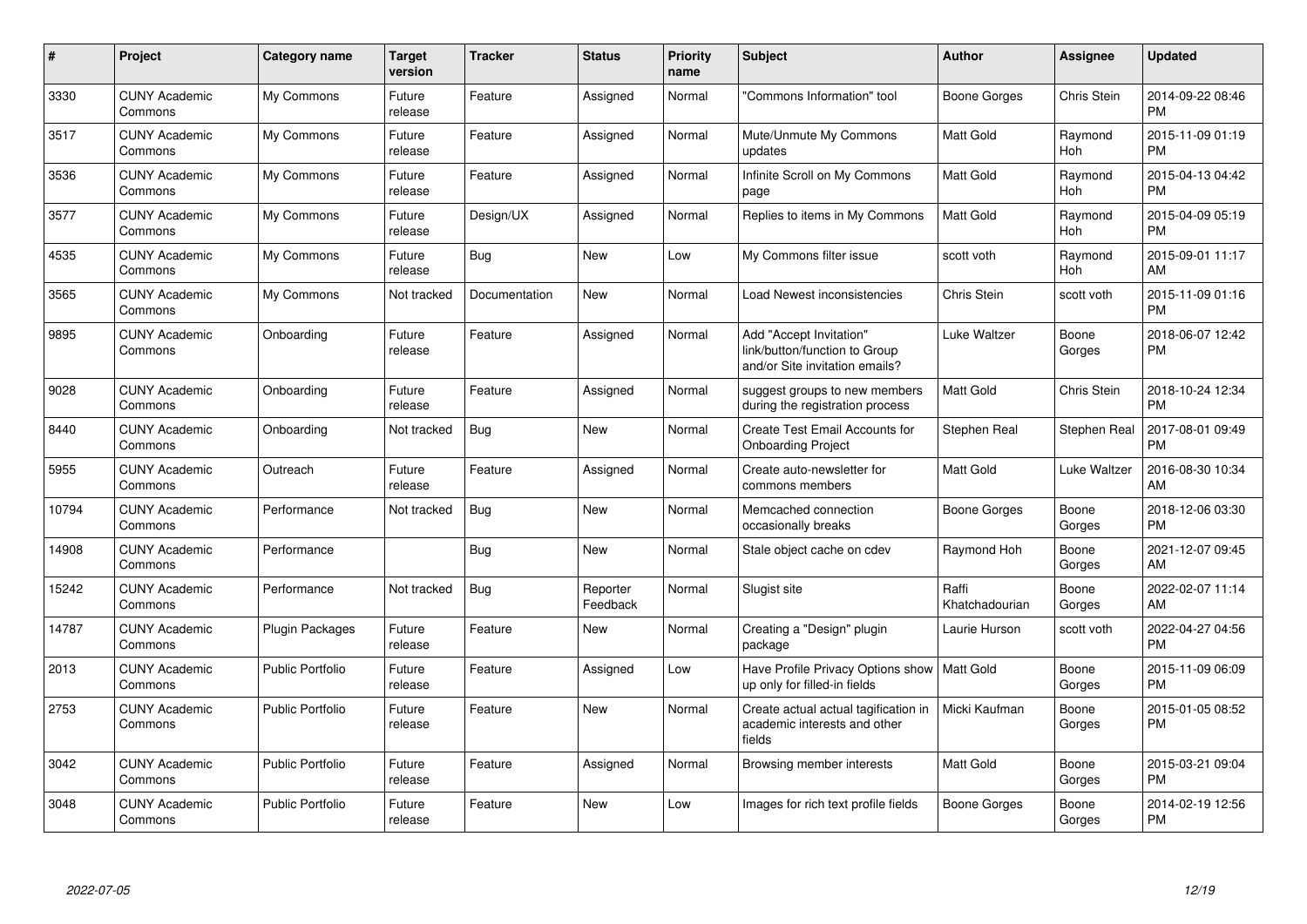| #     | <b>Project</b>                  | Category name           | <b>Target</b><br>version | <b>Tracker</b> | <b>Status</b>        | <b>Priority</b><br>name | <b>Subject</b>                                                        | <b>Author</b>    | Assignee            | <b>Updated</b>                |
|-------|---------------------------------|-------------------------|--------------------------|----------------|----------------------|-------------------------|-----------------------------------------------------------------------|------------------|---------------------|-------------------------------|
| 3220  | <b>CUNY Academic</b><br>Commons | <b>Public Portfolio</b> | Future<br>release        | Feature        | Assigned             | Normal                  | Add indent/outdent option to<br>Formatting Buttons on Profile<br>Page | <b>Matt Gold</b> | Boone<br>Gorges     | 2014-05-21 10:39<br><b>PM</b> |
| 3768  | <b>CUNY Academic</b><br>Commons | <b>Public Portfolio</b> | Future<br>release        | Feature        | Assigned             | Normal                  | Institutions/Past positions on<br>public portfolios                   | <b>Matt Gold</b> | Boone<br>Gorges     | 2018-04-23 10:44<br>AM        |
| 11496 | <b>CUNY Academic</b><br>Commons | <b>Public Portfolio</b> | 1.15.2                   | Support        | <b>New</b>           | Normal                  | Replace Twitter Icon on Member<br>Portfolio page                      | scott voth       | Boone<br>Gorges     | 2019-06-06 01:03<br><b>PM</b> |
| 14184 | <b>CUNY Academic</b><br>Commons | <b>Public Portfolio</b> | Future<br>release        | Feature        | New                  | Normal                  | Centralized mechanism for storing<br>Campus affiliations              | Boone Gorges     | Boone<br>Gorges     | 2022-01-04 11:35<br>AM        |
| 2832  | <b>CUNY Academic</b><br>Commons | <b>Public Portfolio</b> | Future<br>release        | Feature        | Assigned             | Normal                  | Improve interface for (not)<br>auto-linking profile fields            | Boone Gorges     | Chris Stein         | 2015-01-05 08:52<br><b>PM</b> |
| 2881  | <b>CUNY Academic</b><br>Commons | Public Portfolio        | Future<br>release        | Feature        | Assigned             | Normal                  | Redesign the UX for Profiles                                          | Chris Stein      | Chris Stein         | 2016-10-13 12:45<br><b>PM</b> |
| 3770  | <b>CUNY Academic</b><br>Commons | <b>Public Portfolio</b> | Future<br>release        | Feature        | Assigned             | Normal                  | Improve Layout/Formatting of<br>Positions Area on Public Portfolios   | <b>Matt Gold</b> | Chris Stein         | 2015-04-01 09:17<br><b>PM</b> |
| 5827  | <b>CUNY Academic</b><br>Commons | <b>Public Portfolio</b> | Future<br>release        | Bug            | Assigned             | Normal                  | Academic Interests square bracket<br>links not working                | scott voth       | Chris Stein         | 2016-08-11 11:59<br><b>PM</b> |
| 10354 | <b>CUNY Academic</b><br>Commons | <b>Public Portfolio</b> | Future<br>release        | Feature        | New                  | Normal                  | Opt out of Having a Profile Page                                      | scott voth       | Chris Stein         | 2020-05-12 10:43<br>AM        |
| 4253  | <b>CUNY Academic</b><br>Commons | <b>Public Portfolio</b> | Future<br>release        | Design/UX      | New                  | Normal                  | Encourage users to add portfolio<br>content                           | Samantha Raddatz | Samantha<br>Raddatz | 2015-07-07 11:32<br>AM        |
| 4404  | <b>CUNY Academic</b><br>Commons | <b>Public Portfolio</b> | Future<br>release        | Design/UX      | Assigned             | Normal                  | Change color of permissions info<br>on portfolio editing interface    | <b>Matt Gold</b> | Samantha<br>Raddatz | 2015-08-11 05:28<br><b>PM</b> |
| 4622  | <b>CUNY Academic</b><br>Commons | <b>Public Portfolio</b> | Future<br>release        | Design/UX      | New                  | Normal                  | <b>Profile Visibility Settings</b>                                    | Samantha Raddatz | Samantha<br>Raddatz | 2015-09-21 12:18<br><b>PM</b> |
| 6014  | <b>CUNY Academic</b><br>Commons | Publicity               | Future<br>release        | Publicity      | Reporter<br>Feedback | Normal                  | Google search listing                                                 | <b>Matt Gold</b> | Boone<br>Gorges     | 2016-09-21 03:48<br><b>PM</b> |
| 3509  | <b>CUNY Academic</b><br>Commons | Publicity               | 1.7                      | Publicity      | New                  | Normal                  | Create 1.7 digital signage imagery                                    | Micki Kaufman    | Marilyn<br>Weber    | 2014-10-01 12:40<br><b>PM</b> |
| 3506  | <b>CUNY Academic</b><br>Commons | Publicity               | 1.7                      | Publicity      | <b>New</b>           | Normal                  | Prepare 1.7 email messaging                                           | Micki Kaufman    | Micki<br>Kaufman    | 2014-10-01 12:36<br><b>PM</b> |
| 3510  | <b>CUNY Academic</b><br>Commons | Publicity               | 1.7                      | Publicity      | Assigned             | Normal                  | Post on the News Blog re: 'My<br>Commons'                             | Micki Kaufman    | Sarah<br>Morgano    | 2014-10-15 11:18<br>AM        |
| 3511  | <b>CUNY Academic</b><br>Commons | Publicity               | 1.7                      | Publicity      | Assigned             | Normal                  | Social media for 1.7                                                  | Micki Kaufman    | Sarah<br>Morgano    | 2014-10-14 03:32<br><b>PM</b> |
| 6115  | <b>CUNY Academic</b><br>Commons | Publicity               | Not tracked              | Feature        | Assigned             | Normal                  | create digital signage for GC                                         | Matt Gold        | scott voth          | 2016-10-11 10:09<br><b>PM</b> |
| 12247 | <b>CUNY Academic</b><br>Commons | Publicity               | Not tracked              | Support        | <b>New</b>           | Normal                  | <b>Screenshot of First Commons</b><br>Homepage                        | scott voth       | scott voth          | 2020-01-14 12:08<br><b>PM</b> |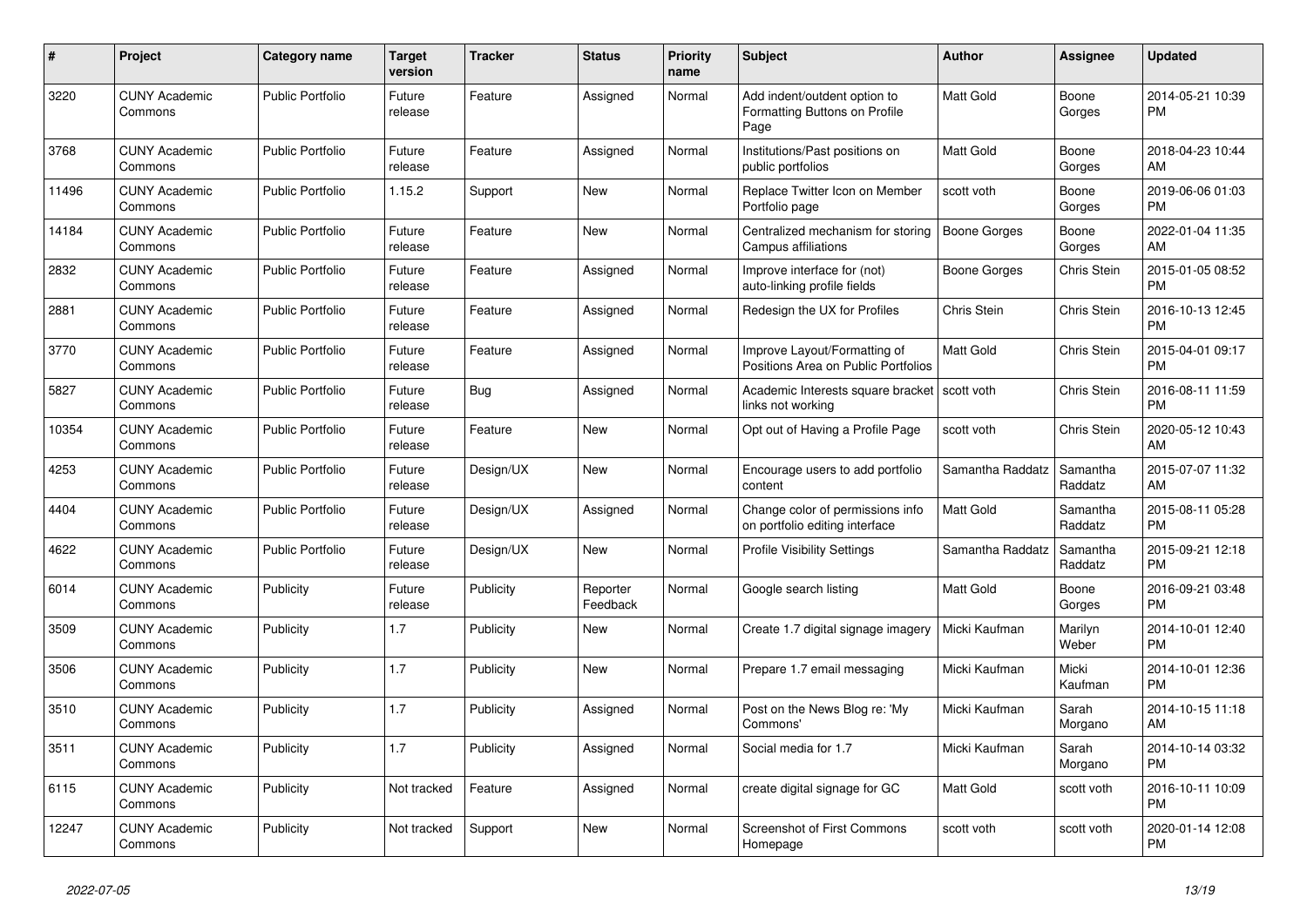| $\#$  | Project                         | <b>Category name</b>     | Target<br>version | <b>Tracker</b> | <b>Status</b>        | Priority<br>name | <b>Subject</b>                                                           | <b>Author</b>       | <b>Assignee</b>     | <b>Updated</b>                |
|-------|---------------------------------|--------------------------|-------------------|----------------|----------------------|------------------|--------------------------------------------------------------------------|---------------------|---------------------|-------------------------------|
| 9643  | <b>CUNY Academic</b><br>Commons | Publicity                | Not tracked       | Feature        | <b>New</b>           | Normal           | Create a page on the Commons<br>for logos etc.                           | Stephen Real        | Stephen Real        | 2018-04-24 10:53<br>AM        |
| 11945 | <b>CUNY Academic</b><br>Commons | Reckoning                | Future<br>release | Feature        | Reporter<br>Feedback | Normal           | Add Comments bubble to<br>Reckoning views                                | Boone Gorges        | Boone<br>Gorges     | 2019-11-12 05:14<br><b>PM</b> |
| 3615  | <b>CUNY Academic</b><br>Commons | Redmine                  | Not tracked       | Feature        | <b>New</b>           | Low              | Create Redmine issues via email                                          | Dominic Giglio      | Boone<br>Gorges     | 2017-11-16 11:36<br>AM        |
| 940   | <b>CUNY Academic</b><br>Commons | Redmine                  | Future<br>release | Feature        | Assigned             | Low              | Communication with users after<br>releases                               | <b>Matt Gold</b>    | Dominic<br>Giglio   | 2012-09-09 04:36<br><b>PM</b> |
| 10273 | <b>CUNY Academic</b><br>Commons | Registration             | Not tracked       | Support        | Reporter<br>Feedback | Normal           | users combining CF and campus<br>address                                 | Marilyn Weber       |                     | 2019-09-18 10:58<br>AM        |
| 11860 | <b>CUNY Academic</b><br>Commons | Registration             | Future<br>release | Feature        | New                  | Normal           | <b>Ensure Students Are Aware They</b><br>Can Use Aliases At Registration | scott voth          |                     | 2019-09-24 08:46<br>AM        |
| 370   | <b>CUNY Academic</b><br>Commons | Registration             | Future<br>release | Feature        | Assigned             | High             | <b>Guest Accounts</b>                                                    | <b>Matt Gold</b>    | Matt Gold           | 2015-04-09 09:33<br><b>PM</b> |
| 308   | <b>CUNY Academic</b><br>Commons | Registration             | Future<br>release | Feature        | <b>New</b>           | Normal           | Group recommendations for<br>signup process                              | Boone Gorges        | Samantha<br>Raddatz | 2015-11-09 05:07<br><b>PM</b> |
| 5225  | <b>CUNY Academic</b><br>Commons | Registration             | Future<br>release | Feature        | Assigned             | Normal           | On-boarding Issues                                                       | Luke Waltzer        | Samantha<br>Raddatz | 2016-02-12 02:58<br><b>PM</b> |
| 3369  | <b>CUNY Academic</b><br>Commons | Reply By Email           | Not tracked       | Outreach       | Hold                 | Normal           | Release reply by email to WP<br>plugin directory                         | <b>Matt Gold</b>    | Raymond<br>Hoh      | 2016-03-01 12:46<br><b>PM</b> |
| 6671  | <b>CUNY Academic</b><br>Commons | Reply By Email           | Not tracked       | Bug            | Assigned             | Normal           | "Post too often" RBE error<br>message                                    | <b>Matt Gold</b>    | Raymond<br>Hoh      | 2016-11-11 09:55<br>AM        |
| 8976  | <b>CUNY Academic</b><br>Commons | Reply By Email           | Not tracked       | Feature        | Assigned             | Normal           | Package RBE new topics posting?                                          | <b>Matt Gold</b>    | Raymond<br>Hoh      | 2017-12-04 02:34<br><b>PM</b> |
| 8991  | <b>CUNY Academic</b><br>Commons | Reply By Email           | Not tracked       | Bug            | Hold                 | Normal           | RBE duplicate email message<br>issue                                     | Matt Gold           | Raymond<br>Hoh      | 2018-02-18 08:53<br><b>PM</b> |
| 13430 | <b>CUNY Academic</b><br>Commons | Reply By Email           | Not tracked       | Bug            | New                  | Normal           | Delay in RBE                                                             | Luke Waltzer        | Raymond<br>Hoh      | 2020-10-13 11:16<br>AM        |
| 16177 | <b>CUNY Academic</b><br>Commons | Reply By Email           |                   | Bug            | New                  | Normal           | Switch to Inbound mode for RBE                                           | Raymond Hoh         | Raymond<br>Hoh      | 2022-05-30 04:32<br><b>PM</b> |
| 3002  | <b>CUNY Academic</b><br>Commons | Search                   | Future<br>release | Feature        | Assigned             | Normal           | Overhaul CAC search by using<br>external search appliance                | <b>Boone Gorges</b> | Boone<br>Gorges     | 2020-07-15 03:05<br><b>PM</b> |
| 3662  | <b>CUNY Academic</b><br>Commons | <b>SEO</b>               | Future<br>release | Feature        | Assigned             | Normal           | Duplicate Content/SEO/Google<br>issues                                   | <b>Matt Gold</b>    | Raymond<br>Hoh      | 2015-04-13 04:37<br><b>PM</b> |
| 9729  | <b>CUNY Academic</b><br>Commons | SEO                      | Not tracked       | Support        | New                  | Normal           | 503 Errors showing on<br>newlaborforum.cuny.edu                          | Diane Krauthamer    | Raymond<br>Hoh      | 2018-05-22 04:48<br><b>PM</b> |
| 13048 | CUNY Academic<br>Commons        | Shortcodes and<br>embeds | Future<br>release | Feature        | <b>New</b>           | Normal           | Jupyter Notebooks support                                                | Boone Gorges        |                     | 2020-07-14 11:46<br>AM        |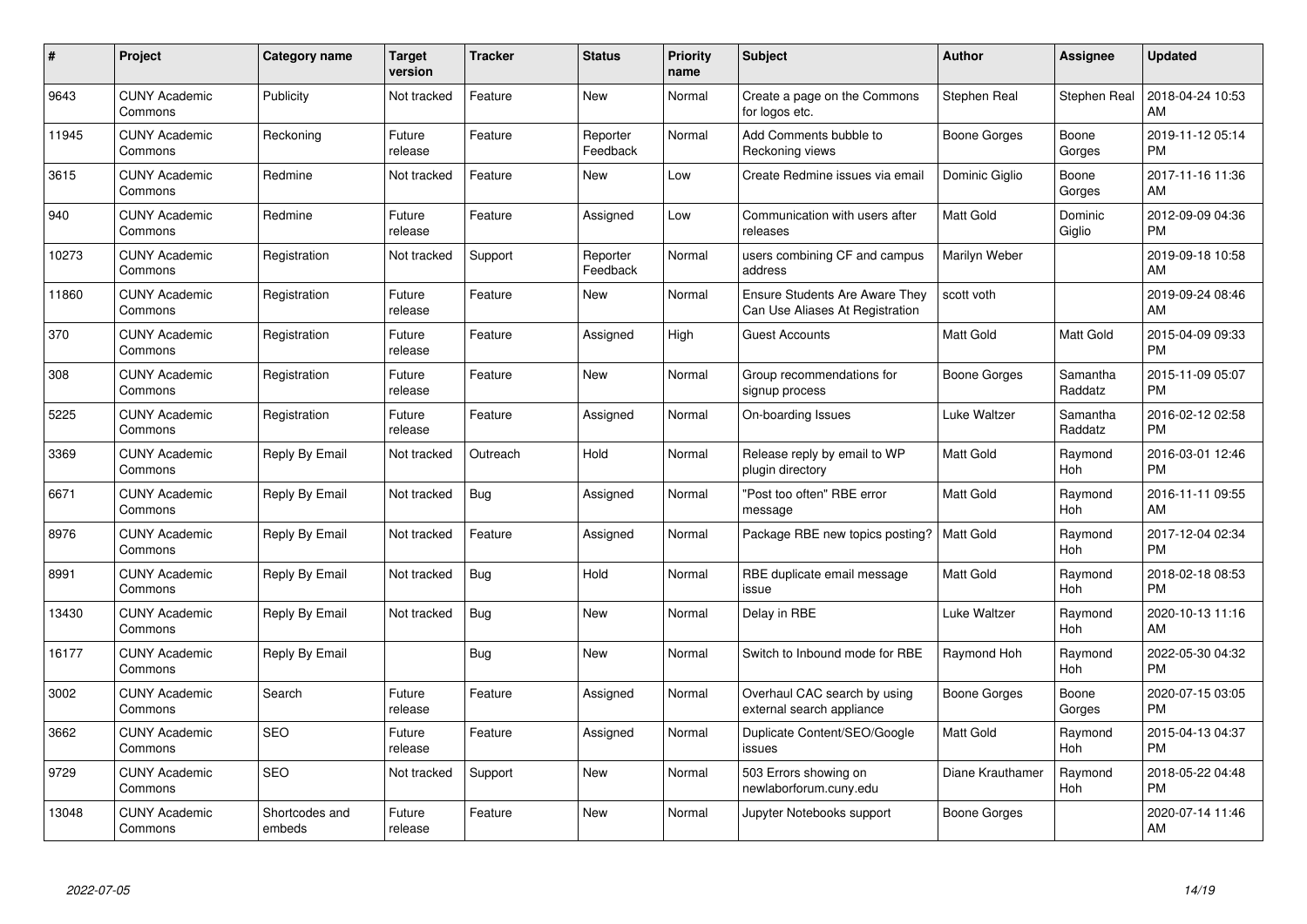| $\#$  | Project                         | <b>Category name</b>    | <b>Target</b><br>version | <b>Tracker</b> | <b>Status</b>        | <b>Priority</b><br>name | <b>Subject</b>                                                                                                                                        | Author                  | <b>Assignee</b>     | <b>Updated</b>                |
|-------|---------------------------------|-------------------------|--------------------------|----------------|----------------------|-------------------------|-------------------------------------------------------------------------------------------------------------------------------------------------------|-------------------------|---------------------|-------------------------------|
| 13331 | <b>CUNY Academic</b><br>Commons | Site cloning            | Future<br>release        | <b>Bug</b>     | New                  | Normal                  | Combine Site Template and Clone<br>operations                                                                                                         | Boone Gorges            | Jeremy Felt         | 2021-11-19 12:39<br>PM        |
| 5199  | <b>CUNY Academic</b><br>Commons | Social Paper            | Future<br>release        | Feature        | New                  | Normal                  | add tables to the SP editor                                                                                                                           | Marilyn Weber           |                     | 2016-10-24 11:27<br>AM        |
| 5205  | <b>CUNY Academic</b><br>Commons | Social Paper            | Future<br>release        | Feature        | New                  | Normal                  | Social Paper folders                                                                                                                                  | Marilyn Weber           |                     | 2016-02-11 10:24<br><b>PM</b> |
| 5488  | <b>CUNY Academic</b><br>Commons | Social Paper            | Future<br>release        | Bug            | New                  | Normal                  | Add a "last edited by" field to<br>Social Paper group directories                                                                                     | Boone Gorges            |                     | 2016-04-21 10:05<br><b>PM</b> |
| 5489  | <b>CUNY Academic</b><br>Commons | Social Paper            | Future<br>release        | Feature        | New                  | Normal                  | Asc/desc sorting for Social Paper<br>directories                                                                                                      | <b>Boone Gorges</b>     |                     | 2016-04-21 10:06<br><b>PM</b> |
| 13975 | <b>CUNY Academic</b><br>Commons | Social Paper            | Not tracked              | Support        | Reporter<br>Feedback | Normal                  | can't approve comments on Social<br>Paper paper                                                                                                       | Marilyn Weber           |                     | 2021-02-12 09:33<br>AM        |
| 5052  | <b>CUNY Academic</b><br>Commons | Social Paper            | Future<br>release        | Feature        | New                  | Low                     | Sentence by sentence or line by<br>line comments (SP suggestion #3)                                                                                   | Marilyn Weber           | Boone<br>Gorges     | 2016-02-11 10:24<br><b>PM</b> |
| 5182  | <b>CUNY Academic</b><br>Commons | Social Paper            | Future<br>release        | Design/UX      | New                  | Normal                  | "Publishing" a private paper on<br>social paper?                                                                                                      | Raffi<br>Khatchadourian | Boone<br>Gorges     | 2016-10-13 04:12<br>PM.       |
| 7663  | <b>CUNY Academic</b><br>Commons | Social Paper            | Future<br>release        | <b>Bug</b>     | New                  | Normal                  | Social Paper notifications not<br>formatted correctly on secondary<br>sites                                                                           | Boone Gorges            | Boone<br>Gorges     | 2018-04-16 03:52<br><b>PM</b> |
| 7981  | <b>CUNY Academic</b><br>Commons | Social Paper            | Future<br>release        | <b>Bug</b>     | New                  | Normal                  | Social Paper comments should<br>not go to spam                                                                                                        | Luke Waltzer            | Boone<br>Gorges     | 2018-04-16 03:52<br><b>PM</b> |
| 8898  | <b>CUNY Academic</b><br>Commons | Social Paper            | Not tracked              | Feature        | Assigned             | Normal                  | Usage data on docs and social<br>paper                                                                                                                | Matt Gold               | Matt Gold           | 2017-11-16 11:32<br>AM        |
| 5282  | <b>CUNY Academic</b><br>Commons | Social Paper            | Future<br>release        | Bug            | New                  | Normal                  | Replying via email directs to paper<br>but not individual comment.                                                                                    | Marilyn Weber           | Raymond<br>Hoh      | 2016-03-02 01:48<br><b>PM</b> |
| 5050  | <b>CUNY Academic</b><br>Commons | Social Paper            | Future<br>release        | Feature        | New                  | Low                     | Making comments visible in SP<br>editing mode (SP suggestion #1)                                                                                      | Marilyn Weber           | Samantha<br>Raddatz | 2019-09-17 11:10<br><b>PM</b> |
| 5053  | <b>CUNY Academic</b><br>Commons | Social Paper            | Future<br>release        | Feature        | New                  | Low                     | Scrollable menu to add readers<br>(SP suggestion #4)                                                                                                  | Marilyn Weber           | Samantha<br>Raddatz | 2016-04-21 05:21<br><b>PM</b> |
| 5058  | <b>CUNY Academic</b><br>Commons | Social Paper            | Future<br>release        | Feature        | New                  | Low                     | Can there be a clearer signal that<br>even when comments have<br>already been made you add<br>comments by clicking on the side?<br>(SP suggestion #5) | Marilyn Weber           | Samantha<br>Raddatz | 2016-02-11 10:24<br><b>PM</b> |
| 5183  | <b>CUNY Academic</b><br>Commons | Social Paper            | Future<br>release        | Design/UX      | New                  | Normal                  | Creating a new paper when<br>viewing an existing paper                                                                                                | Raffi<br>Khatchadourian | Samantha<br>Raddatz | 2016-02-02 12:09<br><b>PM</b> |
| 5397  | <b>CUNY Academic</b><br>Commons | Social Paper            | Future<br>release        | Feature        | New                  | Normal                  | frustrating to have to<br>enable/disable in SP                                                                                                        | Marilyn Weber           | Samantha<br>Raddatz | 2016-04-20 03:39<br>PM        |
| 6426  | <b>CUNY Academic</b><br>Commons | Spam/Spam<br>Prevention | Future<br>release        | Feature        | Assigned             | Normal                  | Force captcha on all comments?                                                                                                                        | Matt Gold               | <b>Tahir Butt</b>   | 2016-10-24 02:06<br>PM        |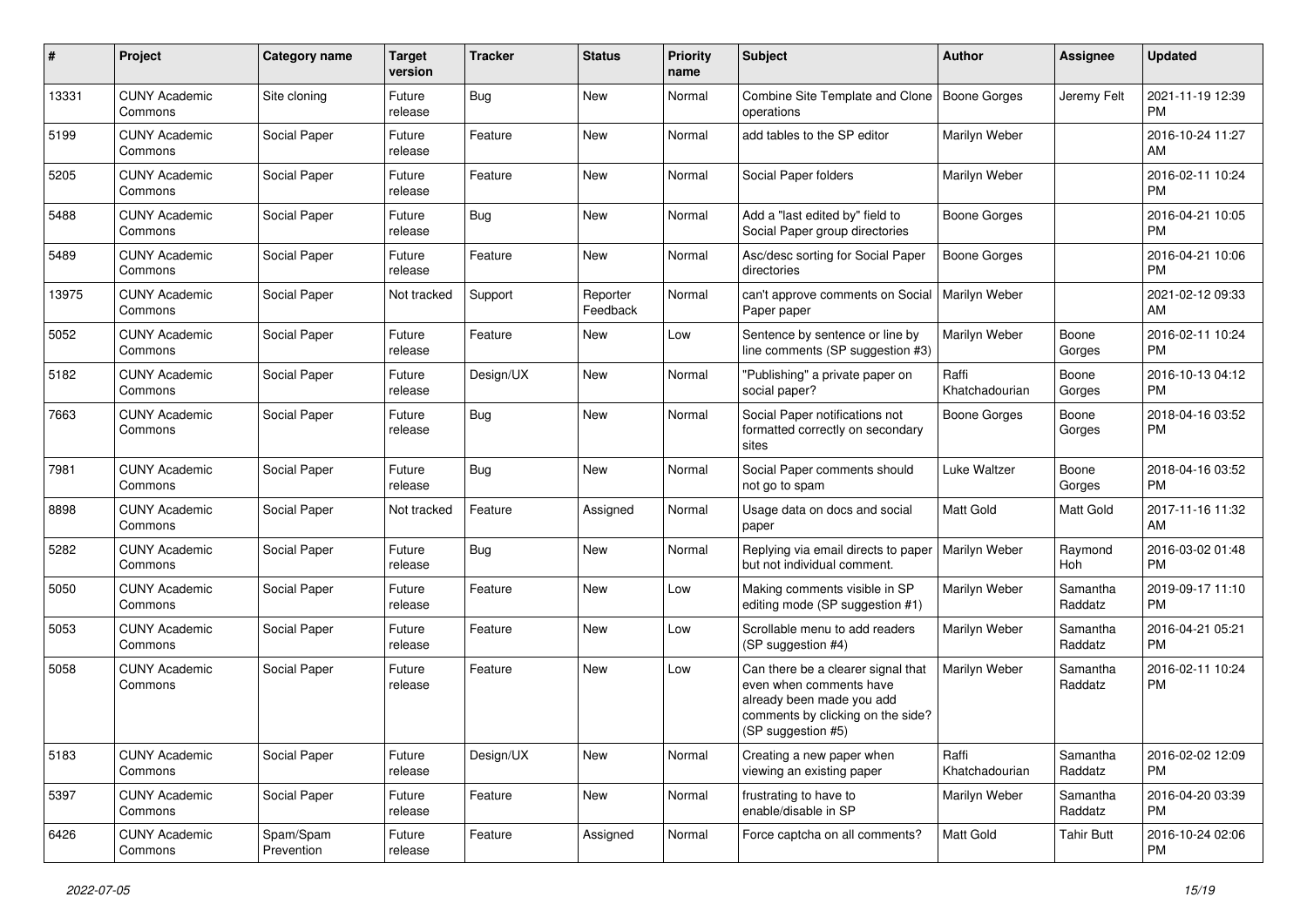| $\pmb{\#}$ | Project                         | <b>Category name</b>   | <b>Target</b><br>version | <b>Tracker</b> | <b>Status</b>        | <b>Priority</b><br>name | <b>Subject</b>                                                                                               | <b>Author</b>       | Assignee            | <b>Updated</b>                |
|------------|---------------------------------|------------------------|--------------------------|----------------|----------------------|-------------------------|--------------------------------------------------------------------------------------------------------------|---------------------|---------------------|-------------------------------|
| 8666       | <b>CUNY Academic</b><br>Commons | Teaching               | Not tracked              | Documentation  | Assigned             | Normal                  | Create Teaching on the Commons<br>Resource Page                                                              | Matt Gold           | Laurie Hurson       | 2019-09-23 03:16<br><b>PM</b> |
| 3090       | <b>CUNY Academic</b><br>Commons | Twitter page           | Future<br>release        | Feature        | Assigned             | Normal                  | Prevent Retweets from showing<br>up on Commons twitter page                                                  | <b>Matt Gold</b>    | <b>Tahir Butt</b>   | 2016-10-24 11:31<br>AM        |
| 6298       | <b>CUNY Academic</b><br>Commons | User Experience        | Not tracked              | Design/UX      | Assigned             | Normal                  | Examine data from survey                                                                                     | Matt Gold           | Margaret<br>Galvan  | 2016-10-14 12:16<br><b>PM</b> |
| 3473       | <b>CUNY Academic</b><br>Commons | <b>User Experience</b> | Future<br>release        | Feature        | Assigned             | Normal                  | Commons profile: Add help info<br>about "Positions" replacing "title"                                        | Keith Miyake        | Samantha<br>Raddatz | 2015-11-09 02:28<br><b>PM</b> |
| 4661       | <b>CUNY Academic</b><br>Commons | <b>User Experience</b> | Future<br>release        | Bug            | Assigned             | Normal                  | Simplify Events text                                                                                         | <b>Matt Gold</b>    | Samantha<br>Raddatz | 2015-10-02 09:06<br><b>PM</b> |
| 4222       | <b>CUNY Academic</b><br>Commons | <b>User Experience</b> | Future<br>release        | Design/UX      | New                  | Normal                  | Add information to 'Delete<br>Account' page                                                                  | Samantha Raddatz    | scott voth          | 2015-06-26 11:35<br>AM        |
| 5316       | <b>CUNY Academic</b><br>Commons | <b>User Experience</b> | Future<br>release        | Feature        | Assigned             | Normal                  | Prompt user email address<br>updates                                                                         | <b>Matt Gold</b>    | Stephen Real        | 2016-12-21 03:30<br><b>PM</b> |
| 8675       | <b>CUNY Academic</b><br>Commons | User Onboarding        | Future<br>release        | Bug            | Reporter<br>Feedback | Low                     | Add new User search screen calls<br>for the input of email address but<br>doesn't work with one              | Paul Hebert         | Boone<br>Gorges     | 2017-10-11 11:17<br>AM        |
| 9941       | <b>CUNY Academic</b><br>Commons | Wiki                   | Not tracked              | Support        | Assigned             | Normal                  | Wiki functionality                                                                                           | Matt Gold           | Boone<br>Gorges     | 2018-06-26 10:57<br>AM        |
| 11386      | <b>CUNY Academic</b><br>Commons | WordPress - Media      | Not tracked              | Support        | Reporter<br>Feedback | Normal                  | disappearing images                                                                                          | scott voth          | Boone<br>Gorges     | 2019-05-14 10:32<br>AM        |
| 11449      | <b>CUNY Academic</b><br>Commons | WordPress - Media      | Not tracked              | Support        | Reporter<br>Feedback | Normal                  | Cloning Media Library for JITP<br>from Staging to Production Site                                            | Patrick DeDauw      | Boone<br>Gorges     | 2019-05-13 12:00<br><b>PM</b> |
| 14483      | <b>CUNY Academic</b><br>Commons | WordPress - Media      | Not tracked              | Bug            | Reporter<br>Feedback | Normal                  | <b>Wordpress PDF Embed Stopped</b><br>Working after JITP Media Clone                                         | Patrick DeDauw      | Boone<br>Gorges     | 2021-05-20 01:51<br><b>PM</b> |
| 6332       | <b>CUNY Academic</b><br>Commons | WordPress (misc)       | Future<br>release        | Feature        | <b>New</b>           | Normal                  | Allow uploaded files to be marked<br>as private in an ad hoc way                                             | <b>Boone Gorges</b> |                     | 2016-10-17 11:41<br><b>PM</b> |
| 6755       | <b>CUNY Academic</b><br>Commons | WordPress (misc)       | Future<br>release        | Bug            | <b>New</b>           | Normal                  | Cannot Deactivate Plugin                                                                                     | Laura Kane          |                     | 2016-11-16 01:12<br><b>PM</b> |
| 10380      | <b>CUNY Academic</b><br>Commons | WordPress (misc)       | Future<br>release        | Feature        | In Progress          | Normal                  | Remove blacklisted plugins                                                                                   | Boone Gorges        |                     | 2022-04-26 12:00<br><b>PM</b> |
| 11024      | <b>CUNY Academic</b><br>Commons | WordPress (misc)       | Future<br>release        | Bug            | New                  | Normal                  | Subsites should not show "you<br>should update your .htaccess<br>now" notice after permalink setting<br>save | <b>Boone Gorges</b> |                     | 2019-01-28 01:35<br><b>PM</b> |
| 11843      | <b>CUNY Academic</b><br>Commons | WordPress (misc)       | Future<br>release        | Design/UX      | New                  | Normal                  | <b>Tweaking the Gutenberg Editor</b><br>Interface                                                            | Laurie Hurson       |                     | 2022-04-26 12:00<br><b>PM</b> |
| 14074      | <b>CUNY Academic</b><br>Commons | WordPress (misc)       | Not tracked              | Support        | Reporter<br>Feedback | Normal                  | page password protection problem                                                                             | Marilyn Weber       |                     | 2021-03-02 11:03<br>AM        |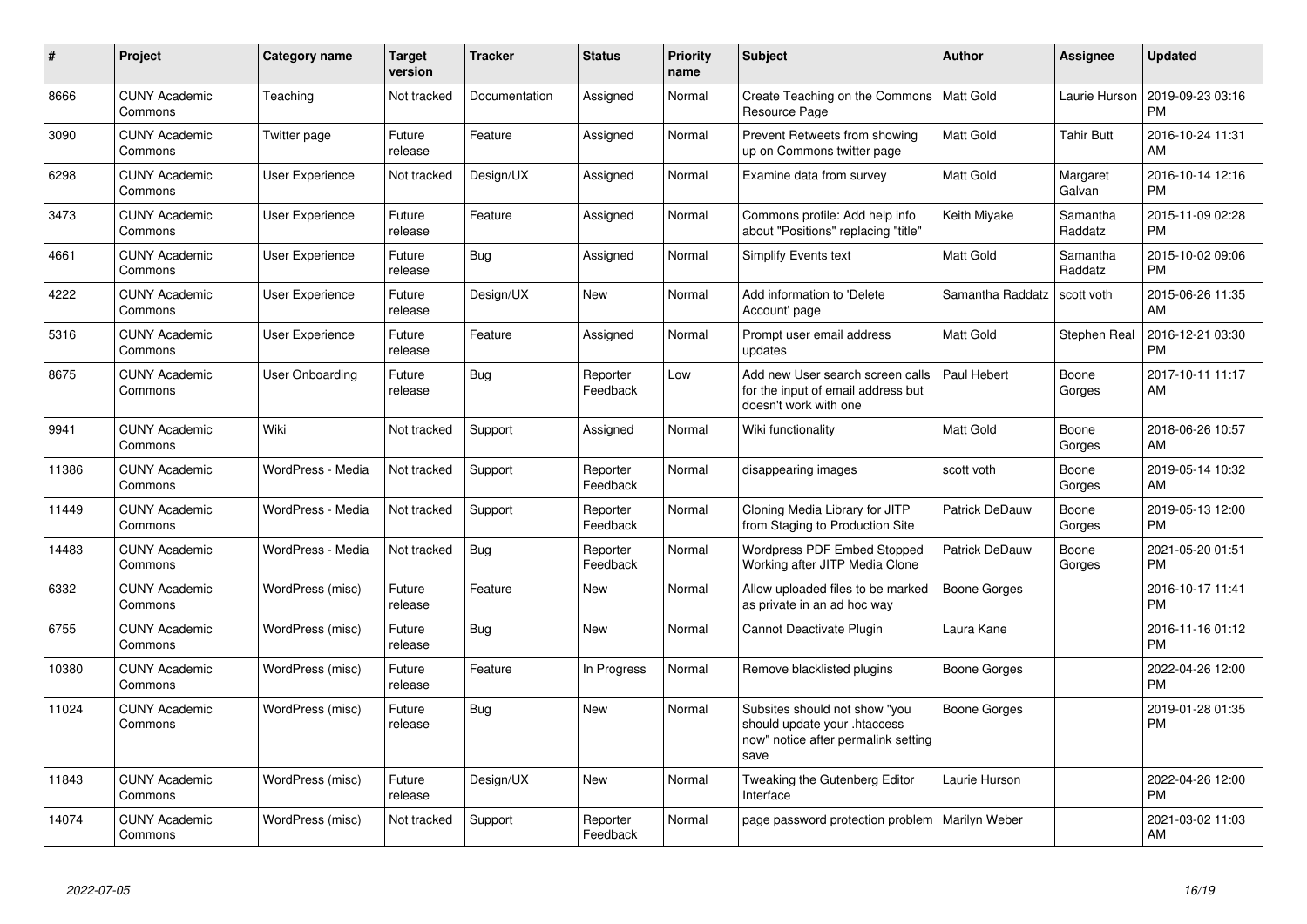| #     | Project                         | <b>Category name</b> | Target<br>version | <b>Tracker</b> | <b>Status</b>        | <b>Priority</b><br>name | <b>Subject</b>                                                                            | <b>Author</b>           | Assignee            | <b>Updated</b>                |
|-------|---------------------------------|----------------------|-------------------|----------------|----------------------|-------------------------|-------------------------------------------------------------------------------------------|-------------------------|---------------------|-------------------------------|
| 16255 | <b>CUNY Academic</b><br>Commons | WordPress (misc)     |                   | Bug            | New                  | Normal                  | Need to define 'MULTISITE'<br>constant in wp-config.php                                   | Raymond Hoh             |                     | 2022-06-19 09:31<br>AM        |
| 287   | <b>CUNY Academic</b><br>Commons | WordPress (misc)     | Future<br>release | Feature        | Assigned             | Normal                  | Create troubleshooting tool for<br>account sign-up                                        | Matt Gold               | Boone<br>Gorges     | 2015-11-09 06:17<br><b>PM</b> |
| 1508  | <b>CUNY Academic</b><br>Commons | WordPress (misc)     | Future<br>release | Feature        | Assigned             | Normal                  | Share login cookies across<br>mapped domains                                              | Boone Gorges            | Boone<br>Gorges     | 2012-07-02 12:12<br><b>PM</b> |
| 3759  | <b>CUNY Academic</b><br>Commons | WordPress (misc)     | Future<br>release | Feature        | Assigned             | Normal                  | Review Interface for Adding Users<br>to Blogs                                             | <b>Matt Gold</b>        | Boone<br>Gorges     | 2015-03-24 05:52<br><b>PM</b> |
| 10040 | <b>CUNY Academic</b><br>Commons | WordPress (misc)     | Not tracked       | Bug            | Reporter<br>Feedback | Normal                  | User doesn't see full list of themes                                                      | Matt Gold               | Boone<br>Gorges     | 2018-07-25 10:12<br>AM        |
| 13835 | <b>CUNY Academic</b><br>Commons | WordPress (misc)     | Future<br>release | Feature        | New                  | Normal                  | Allow OneSearch widget to have<br>'CUNY' as campus                                        | <b>Boone Gorges</b>     | Boone<br>Gorges     | 2021-11-19 12:39<br><b>PM</b> |
| 14113 | <b>CUNY Academic</b><br>Commons | WordPress (misc)     | Future<br>release | Bug            | Hold                 | Normal                  | Block Editor Not Working on this<br>page - Json error                                     | scott voth              | Boone<br>Gorges     | 2021-03-05 11:01<br>AM        |
| 15767 | <b>CUNY Academic</b><br>Commons | WordPress (misc)     |                   | Support        | <b>New</b>           | Normal                  | Site loading slowly                                                                       | scott voth              | Boone<br>Gorges     | 2022-04-04 08:56<br><b>PM</b> |
| 365   | <b>CUNY Academic</b><br>Commons | WordPress (misc)     | Future<br>release | Feature        | Assigned             | Normal                  | <b>Create Mouseover Tooltips</b><br>throughout Site                                       | Matt Gold               | <b>Chris Stein</b>  | 2015-11-09 06:18<br><b>PM</b> |
| 2167  | <b>CUNY Academic</b><br>Commons | WordPress (misc)     | Future<br>release | <b>Bug</b>     | Assigned             | Normal                  | <b>CAC-Livestream Plugin Issues</b>                                                       | Michael Smith           | Dominic<br>Giglio   | 2015-01-02 03:06<br><b>PM</b> |
| 2175  | <b>CUNY Academic</b><br>Commons | WordPress (misc)     | Not tracked       | Support        | Assigned             | Normal                  | Subscibe 2 vs. Jetpack<br>subscription options                                            | local admin             | Matt Gold           | 2016-01-26 04:58<br><b>PM</b> |
| 3657  | <b>CUNY Academic</b><br>Commons | WordPress (misc)     | Not tracked       | Feature        | New                  | Normal                  | Create alert for GC email<br>addresses                                                    | <b>Matt Gold</b>        | Matt Gold           | 2016-04-14 11:29<br><b>PM</b> |
| 4388  | <b>CUNY Academic</b><br>Commons | WordPress (misc)     | Future<br>release | <b>Bug</b>     | Assigned             | Normal                  | Repeated request for<br>authentication.                                                   | Alice.Lynn<br>McMichael | Raymond<br>Hoh      | 2015-08-11 07:35<br><b>PM</b> |
| 9346  | <b>CUNY Academic</b><br>Commons | WordPress (misc)     | Not tracked       | Bug            | New                  | Normal                  | Clone cetls.bmcc.cuny.edu for<br>development                                              | Owen Roberts            | Raymond<br>Hoh      | 2018-03-06 05:35<br><b>PM</b> |
| 11624 | <b>CUNY Academic</b><br>Commons | WordPress (misc)     | Not tracked       | Support        | <b>New</b>           | Normal                  | Change pages into posts or swap<br>database for a Commons site?                           | Stephen Klein           | Raymond<br>Hoh      | 2019-07-09 11:04<br>AM        |
| 14983 | <b>CUNY Academic</b><br>Commons | WordPress (misc)     | Not tracked       | Support        | Reporter<br>Feedback | Normal                  | "Read More" tag not working                                                               | Rebecca Krisel          | Raymond<br>Hoh      | 2021-11-23 01:17<br><b>PM</b> |
| 16245 | <b>CUNY Academic</b><br>Commons | WordPress (misc)     |                   | Bug            | Reporter<br>Feedback | Normal                  | Save Button missing on<br>WordPress Profile page                                          | scott voth              | Raymond<br>Hoh      | 2022-06-16 03:09<br><b>PM</b> |
| 1105  | <b>CUNY Academic</b><br>Commons | WordPress (misc)     | Future<br>release | Feature        | Assigned             | Normal                  | Rephrase Blog Privacy Options                                                             | Matt Gold               | Samantha<br>Raddatz | 2015-11-09 06:19<br><b>PM</b> |
| 636   | <b>CUNY Academic</b><br>Commons | WordPress (misc)     | Not tracked       | Support        | Assigned             | Normal                  | Create Lynda.com-like Table of<br><b>Contents for Prospective Tutorial</b><br>Screencasts | Matt Gold               | scott voth          | 2016-02-23 03:12<br><b>PM</b> |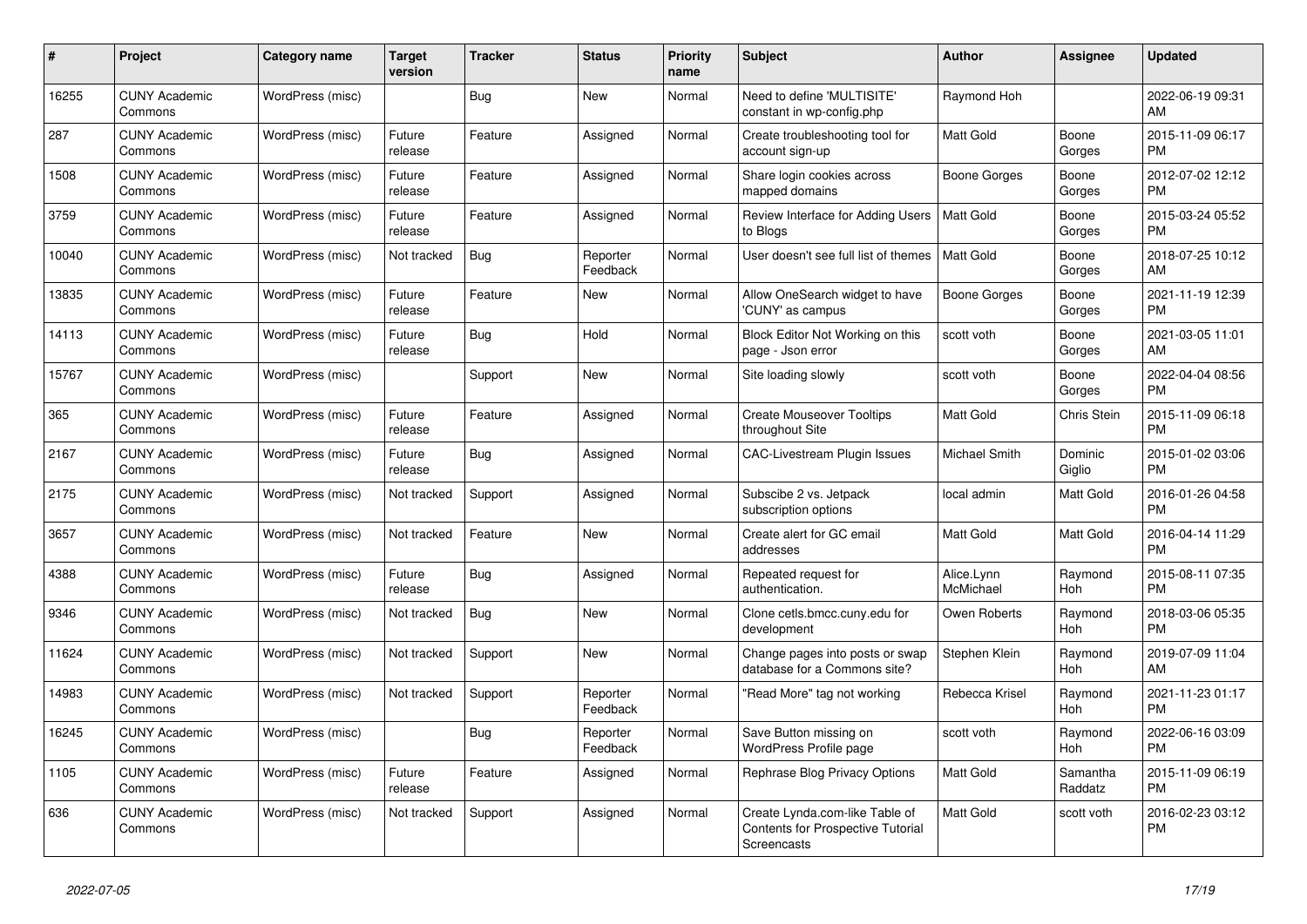| #     | Project                         | <b>Category name</b>     | <b>Target</b><br>version | <b>Tracker</b> | <b>Status</b>        | <b>Priority</b><br>name | <b>Subject</b>                                                     | <b>Author</b>           | <b>Assignee</b>   | <b>Updated</b>                |
|-------|---------------------------------|--------------------------|--------------------------|----------------|----------------------|-------------------------|--------------------------------------------------------------------|-------------------------|-------------------|-------------------------------|
| 364   | <b>CUNY Academic</b><br>Commons | <b>WordPress Plugins</b> | Future<br>release        | Feature        | New                  | Normal                  | <b>Bulletin Board</b>                                              | Matt Gold               |                   | 2015-01-05 08:50<br><b>PM</b> |
| 6356  | <b>CUNY Academic</b><br>Commons | <b>WordPress Plugins</b> | Future<br>release        | <b>Bug</b>     | Reporter<br>Feedback | Low                     | Should Subscribe2 be<br>deprecated?                                | Luke Waltzer            |                   | 2017-03-20 12:20<br><b>PM</b> |
| 11120 | <b>CUNY Academic</b><br>Commons | <b>WordPress Plugins</b> | Not tracked              | Bug            | Reporter<br>Feedback | Normal                  | Events Manager Events Not<br>Showing Up                            | Mark Webb               |                   | 2019-02-27 04:10<br><b>PM</b> |
| 11415 | <b>CUNY Academic</b><br>Commons | <b>WordPress Plugins</b> | Not tracked              | <b>Bug</b>     | Reporter<br>Feedback | Normal                  | Blog Subscriptions in Jetpack                                      | Laurie Hurson           |                   | 2019-05-14 10:34<br>AM        |
| 11788 | <b>CUNY Academic</b><br>Commons | <b>WordPress Plugins</b> | Future<br>release        | Support        | Reporter<br>Feedback | Normal                  | Plugin Request - Browse Aloud                                      | scott voth              |                   | 2019-09-24 08:42<br>AM        |
| 12573 | <b>CUNY Academic</b><br>Commons | <b>WordPress Plugins</b> | Future<br>release        | Bug            | New                  | Normal                  | <b>CommentPress Core Issues</b>                                    | scott voth              |                   | 2020-03-24 04:32<br><b>PM</b> |
| 16314 | <b>CUNY Academic</b><br>Commons | <b>WordPress Plugins</b> |                          | Feature        | New                  | Normal                  | Install Multicollab plug-in?                                       | Raffi<br>Khatchadourian |                   | 2022-06-29 03:44<br><b>PM</b> |
| 658   | <b>CUNY Academic</b><br>Commons | <b>WordPress Plugins</b> | Future<br>release        | Feature        | Assigned             | Normal                  | Rebulid Sitewide Tag Suggestion                                    | <b>Matt Gold</b>        | Boone<br>Gorges   | 2015-01-05 08:47<br><b>PM</b> |
| 1562  | <b>CUNY Academic</b><br>Commons | <b>WordPress Plugins</b> | Future<br>release        | Feature        | Assigned             | Low                     | Play with NYT Collaborative<br><b>Authoring Tool</b>               | Matt Gold               | Boone<br>Gorges   | 2015-01-05 08:47<br><b>PM</b> |
| 2223  | <b>CUNY Academic</b><br>Commons | <b>WordPress Plugins</b> | Future<br>release        | Feature        | Assigned             | Low                     | Add Participad to the CUNY<br><b>Academic Commons</b>              | Matt Gold               | Boone<br>Gorges   | 2014-09-17 10:03<br><b>PM</b> |
| 9211  | <b>CUNY Academic</b><br>Commons | <b>WordPress Plugins</b> | Future<br>release        | Support        | Reporter<br>Feedback | Normal                  | Auto-Role Setting in Forum Plugin<br><b>Causing Some Confusion</b> | Luke Waltzer            | Boone<br>Gorges   | 2018-03-13 11:44<br>AM        |
| 9289  | <b>CUNY Academic</b><br>Commons | <b>WordPress Plugins</b> | Future<br>release        | <b>Bug</b>     | Reporter<br>Feedback | Normal                  | Email Users Plugin                                                 | Laurie Hurson           | Boone<br>Gorges   | 2018-10-24 12:34<br><b>PM</b> |
| 9515  | <b>CUNY Academic</b><br>Commons | <b>WordPress Plugins</b> | Not tracked              | <b>Bug</b>     | Reporter<br>Feedback | Normal                  | Text to Speech plugin - "More<br>Slowly" checkbox not working      | scott voth              | Boone<br>Gorges   | 2018-06-13 02:26<br><b>PM</b> |
| 9926  | <b>CUNY Academic</b><br>Commons | <b>WordPress Plugins</b> | Future<br>release        | <b>Bug</b>     | New                  | Normal                  | twitter-mentions-as-comments<br>cron jobs can run long             | Boone Gorges            | Boone<br>Gorges   | 2018-10-24 12:34<br><b>PM</b> |
| 9947  | <b>CUNY Academic</b><br>Commons | <b>WordPress Plugins</b> | Future<br>release        | Feature        | Reporter<br>Feedback | Normal                  | Install H5P quiz plugin                                            | <b>Matt Gold</b>        | Boone<br>Gorges   | 2018-09-11 11:01<br>AM        |
| 12121 | <b>CUNY Academic</b><br>Commons | <b>WordPress Plugins</b> | 2.0.3                    | Feature        | Reporter<br>Feedback | Normal                  | Embedding H5P Iframes on<br><b>Commons Site</b>                    | Laurie Hurson           | Boone<br>Gorges   | 2022-06-29 11:32<br>AM        |
| 14987 | <b>CUNY Academic</b><br>Commons | <b>WordPress Plugins</b> | Future<br>release        | Bug            | New                  | Normal                  | Elementor update causes<br>database freeze-up                      | Boone Gorges            | Boone<br>Gorges   | 2021-11-29 12:02<br><b>PM</b> |
| 8078  | <b>CUNY Academic</b><br>Commons | <b>WordPress Plugins</b> | Future<br>release        | System Upgrade | Assigned             | Normal                  | <b>CommentPress Updates</b>                                        | Margaret Galvan         | Christian<br>Wach | 2017-05-08 03:49<br><b>PM</b> |
| 3691  | <b>CUNY Academic</b><br>Commons | <b>WordPress Plugins</b> | Future<br>release        | <b>Bug</b>     | <b>New</b>           | Normal                  | <b>WPMU Domain Mapping</b><br>Debugging on cdev                    | Raymond Hoh             | Matt Gold         | 2014-12-12 09:04<br>AM        |